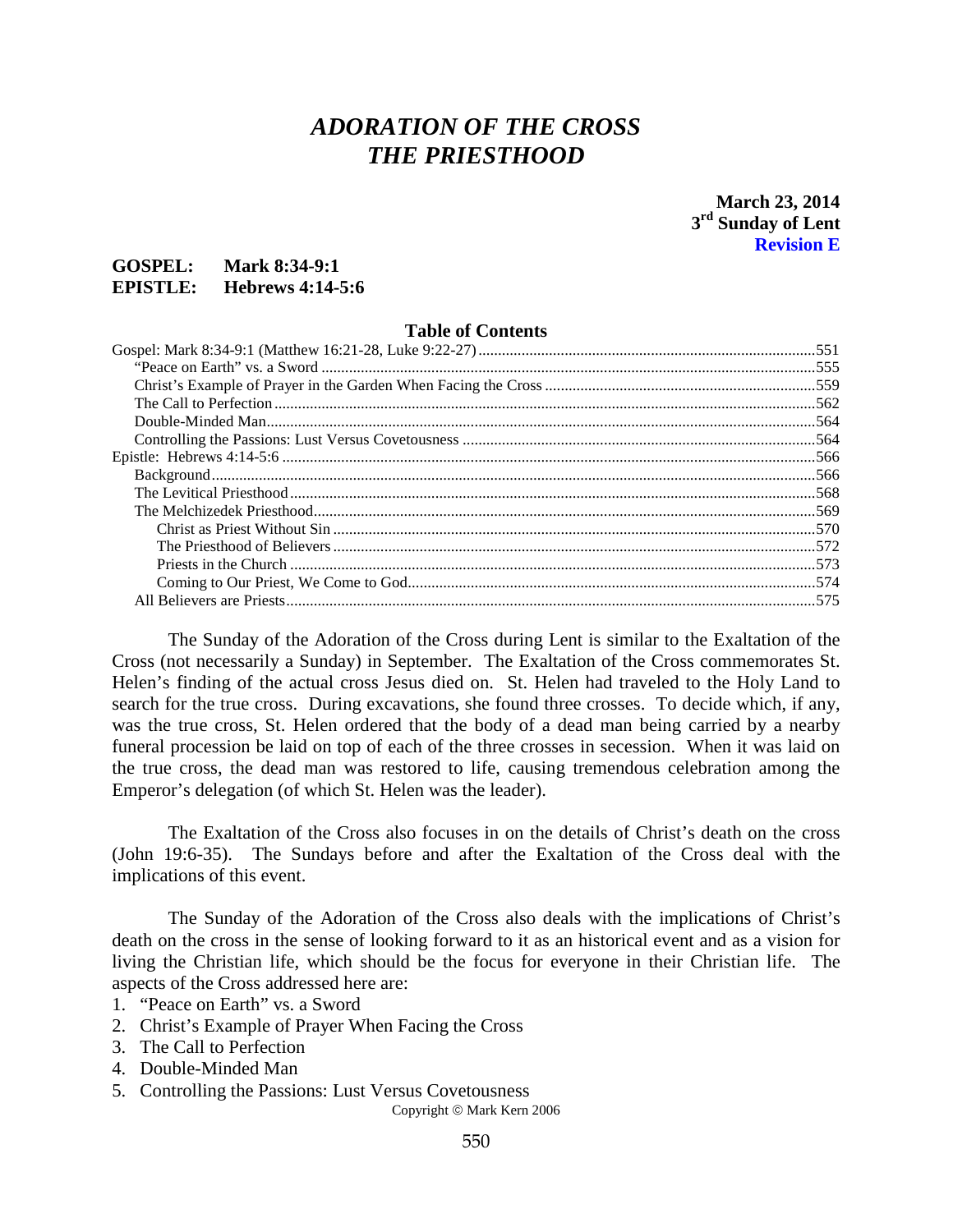In the West, today's Gospel is used frequently, both from Mark  $(2^{nd}$  Sunday of Lent), from Matthew (17<sup>th</sup> Sunday after Trinity) and from Luke ( $7<sup>th</sup>$  Sunday after Trinity).

### <span id="page-1-0"></span>**Gospel: Mark 8:34-9:1 (Matthew 16:21-28, Luke 9:22-27)**

The setting of the Gospel lesson is a question the Lord asked His disciples about a year before His crucifixion, "Who do men say that I am"? They answered that some said He was John the Baptist; others said He was Elijah; others said He was one of the prophets. Then He pressed them for an answer, "But who do you say that I am?" (Mark 8:27-29). Peter then answered, "You are the Christ, the Son of the Living God" (Matthew 16:13-16). Hearing this, Jesus first told them not to tell anyone of their conclusion; then He began to teach them that He must suffer many things, be rejected by the elders, chief priests and scribes, be killed and rise again after three days (Mark 8:30-31).

Peter had just been called "blessed" by the Lord for having had Jesus' real identity revealed to him (Matthew 16:17). On the other hand, the Twelve in the boat had acknowledged Jesus as the Son of God after He walked on the water and calmed the storm (Matthew 14:33). Nathanael had earlier acknowledged Jesus as the Son of God when Jesus revealed that He saw (and heard) Nathanael praying under the fig tree (John 1:49). Yet the Twelve and Nathanael weren't called blessed but Peter was.

John Chrysostom stated<sup>[1](#page-1-1)</sup> that the reason for this is that Peter's statement came as a revelation from the Father, while in the other cases, it was a human opinion in response to miraculous events. The Lord had asked the Twelve not to reveal His true identity yet in order that others might have the opportunity to hear from the Father also. This is a very important step in peoples' lives: hearing from the Father on a regular basis.

Chrysostom pointed out<sup>[2](#page-1-2)</sup> another aspect: most people could not handle knowing that Christ was the Son of God, and therefore He asked the Twelve not to disclose this until after the Resurrection.

"If (the Apostles) who had enjoyed the benefit of many miracles, and had had part in so many unutterable mysteries were offended by the mere hearing of (the Cross); consider what it was likely the common sort should feel, being first told that He is the Son of God, then seeing Him crucified and spit on. They would have no knowledge of the secret of those mysteries or participation in the gift of the Holy Spirit. For if to His disciples He said: 'I have many things to say to you, but you cannot hear them now' (John 16:12); much more would the rest of the people have utterly failed, had the chief of these mysteries been revealed to them before the proper time. Accordingly, He forbid them to tell Who He is".

Nine days later, (Luke 9:28, 37) Jesus again mentioned that He was about to be betrayed and crucified (Luke 9:44). But His disciples "did not understand this saying and it was hidden from them so that they did not perceive it; and they were afraid to ask Him about this saying"

<span id="page-1-1"></span><sup>1</sup> John Chrysostom, Homilies on Matthew, LIV, 1-2.

<span id="page-1-2"></span><sup>2</sup> John Chrysostom, Homilies on Matthew, LIV, 4.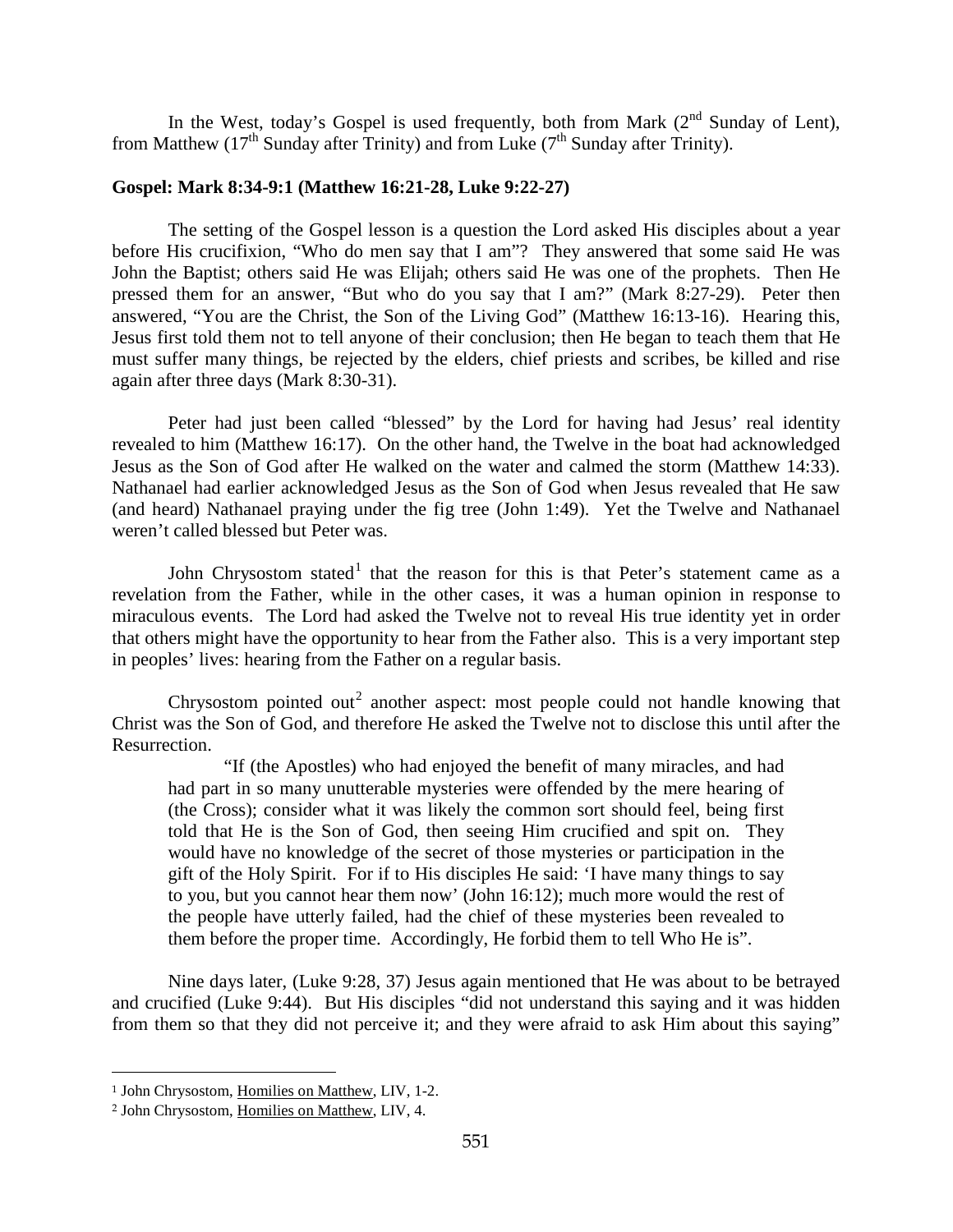(Luke 9:45). The mystery of the Cross and the Resurrection was hidden from them just as it was hidden from the rulers of this age (1 Corinthians 2:7-8).

Just after Jesus called Peter blessed, He also had to rebuke Peter (Mark 8:33). Peter had rebuked Jesus for saying that He must suffer and be crucified (Mark 8:31-32). In rebuking Peter, Jesus stated, "Get behind Me, Satan! For you are not mindful of the things of God, but of the things of men"! How quickly we can go from hearing from God to hearing from Satan! Sometimes it is difficult to comprehend that the Cross in our lives represents the things of God.

John Chrysostom stated<sup>[3](#page-2-0)</sup> that Peter spoke from human and earthly reasoning, accounting it disgraceful for the Lord to suffer. For Christ not to suffer was the Devil's viewpoint on dignity and honor, not the Lord's viewpoint. Similarly when Jesus washed His disciples' feet, Peter objected at the lack of dignity shown by the Lord (John 13:5-9). Jesus refocused Peter's perception by saying, "If I do not wash you, you have no part with Me". The Lord's message was that the Cross in our lives means that we need to be willing to suffer for His Name's sake and to be willing to serve one another.

When Jesus spoke of taking up His cross, this was not the first time He did so. Jesus spoke to people throughout His public ministry of taking up their cross. For example, Table 1 records four distinct occasions where He said this.

To us this is an interesting observation, but to people at the time who didn't know Jesus was going to be crucified, it must have been a bit mysterious for Jesus to speak to them of taking up their cross: They might say, "Why? What's the big deal about a cross?" The cross, was just a means of execution, like an electric chair today. Would it make sense if someone today spoke of taking up his electric chair, or taking up his lethal injection?

It turns out that the cross is more than just a piece of wood and it has grown to stand for more than just a means of execution. From 1 Corinthians 1:18, there is a Word *(logos)* of the Cross, where the Word *(logos)* is the same as the Word that became flesh (John 1:14). This Word is the power of God to those who are being saved. On the other hand, the Cross is foolishness to those who are perishing. Therefore, Table 2 outlines some works of the Cross and some offenses of the Cross:

| <b>Occasion</b>                         | Date AD   | <b>Time Before</b> | <b>Reference</b>    |
|-----------------------------------------|-----------|--------------------|---------------------|
|                                         |           | <b>Cross</b>       |                     |
| At the Sending Out of the Twelve Two    | Fall 28   | 18 months          | Matthew 10:38       |
| by Two                                  |           |                    |                     |
| A Week Before the Transfiguration       | Summer 29 | 9 months           | Matthew 16:24, Mark |
| (Today's Gospel)                        |           |                    | 8:34, Luke 9:23     |
| Traveling to Jerusalem for Crucifixion: | Winter 29 | 3 months           | Luke 14:27          |

**Table 1 Occasions When Jesus Spoke of Taking Up Our Cross**

<span id="page-2-0"></span><sup>3</sup> John Chrysostom, Homilies on Matthew, LIV, 6.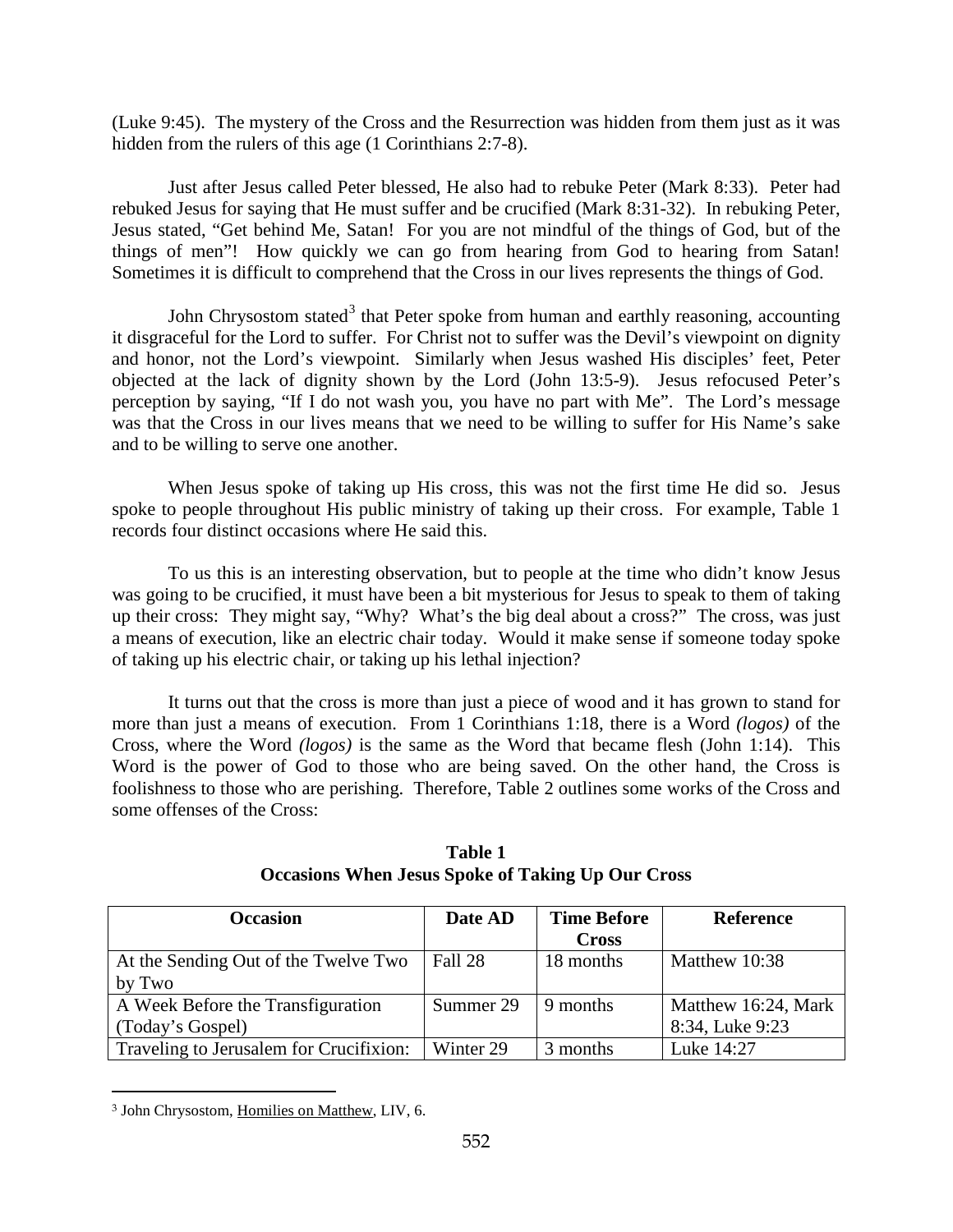| On Counting the Costs of Discipleship |           |             |            |
|---------------------------------------|-----------|-------------|------------|
| Advice to the Rich Young Ruler        | Spring 30 | A few weeks | Mark 10:21 |

| <b>Works of the Cross</b>                        |                  |  |
|--------------------------------------------------|------------------|--|
| All the Sins of Mankind are Nailed to the Cross  | Colossians 2:14  |  |
| Jews and Gentiles are Reconciled in One Body     | Ephesians 2:16   |  |
| All things are Reconciled to Christ by the Cross | Colossians 1:20  |  |
| Paul Boasts Only in the Cross                    | Galatians 6:14   |  |
| <b>Offenses of the Cross</b>                     |                  |  |
| The Cross Has Enemies                            | Philippians 3:18 |  |
| The Cross Offends People                         | Galatians 5:11   |  |
| Persecution Follows Those Who Follow the Cross   | Galatians 6:12   |  |

### **Table 2 Works and Offenses of the Cross**

For Jesus, the Cross was His glorification. "The hour has come that the Son of man should be glorified" (John 12:23). He then talked about a grain of wheat falling into the ground in order to produce much grain (John 12:24). Similarly, He said, "He who loves his life will lose it and he who hates his life in this world will keep it for eternal life" (John 12:25, Mark 8:35). His conclusion was that "for this purpose, I came to this hour" (John 12:27).

For us, if we take up our cross and "lose our life", we save it; if we don't, we lose it. If we avoid the call to take up our cross, we make ourselves not worthy of Him (Matthew 10:38) and we forfeit being His disciple (Luke 14:27).

This does not mean we have to go on some dramatic suicide mission to "lose our life" for the Lord. Rather we lose it by saying in the words of the Lord's Prayer, "Thy will be done on earth as it is in heaven."

John Chrysostom put it<sup>[4](#page-3-0)</sup> this way, "I do not force, I do not compel, but each one I make lord of his own choice. Wherefore I say, 'If any man **desires** to come after me'. To good things do I call you, not to things evil or burdensome; not to punishment and vengeance that I should have to compel you. No, the nature of the thing alone is sufficient to attract you. For you ought not, O Peter, because you have confessed Me Son of God, therefore only to expect crowns (Cf. Mark 8:29), and to suppose this enough for your salvation, and for the future to enjoy security, as having done everything. For although it is in My power, as Son of God, to hinder you from having any trial at all of those hardships, yet such is not My will for your sake, that you may yourself contribute something, and be more approved".

<span id="page-3-0"></span><sup>4</sup> John Chrysostom, Homilies on Matthew, LV, 1.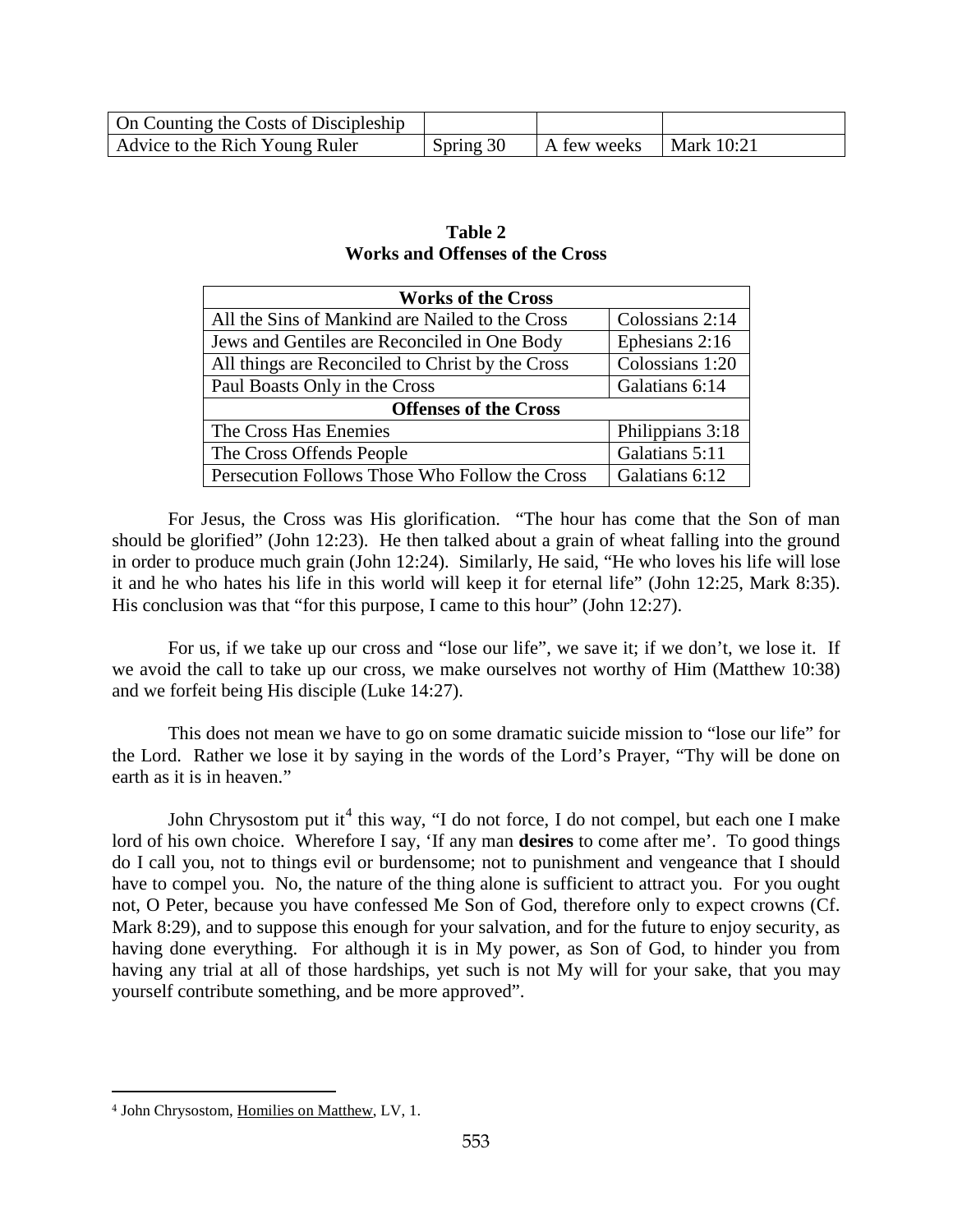Approaching the halfway point of the Lenten fast, we are in the process of denying ourselves certain foods and pleasures, as the Lord had said, "Whoever desires to come after Me, let him deny himself and take up his cross and follow Me" (Mark 8:34).

What does it means to deny oneself? John Chrysostom compared<sup>[5](#page-4-0)</sup> that to denying someone else,

"What then is it to deny another? He that is denying another, should he see him either beaten, or bound, or led to execution, or whatever he may suffer, does not stand by him, does not help him, is not moved, feels nothing for him, as being once for all alienated from him. Thus then, He will have us disregard our own body, so that whether men scourge or banish or burn or whatever they do, let him have nothing to do with himself and let him so feel as though another were suffering it all".

#### **The Apostles Ordain Lent**

John Cassian stated<sup>[6](#page-4-1)</sup> that the Lenten Fast was ordained for the benefit of the weak brethren who were imitating Ananias and Sapphira in retaining their worldly possessions and who were almost ignorant of abstinence and contrition. This occurred in the  $1<sup>st</sup>$  century<sup>[7](#page-4-2)</sup> prior to the Fall of Jerusalem in 70 AD; this occurred for several reasons because of changes to the early life in the Church of Jerusalem.

"As the primitive church retained its perfection unbroken, the observance of Lent did not exist. They were not bound by the requirements of this order, or confined in the very narrow limits of the fast, since the fast was embraced by everyone all year long. Gradually the multitude of believers began day by day to decline from that apostolic fervor. They began to look after their own wealth, and not to portion it out for the good of all the faithful in accordance with the arrangement of the Apostles; they developed an eye to their own private expenses. They tried not only to keep it but actually to increase it, not content with following the example of Ananias and Sapphira. Then it seemed good to all the priests that men who were hampered by worldly cares, and almost ignorant of abstinence and contrition, should be recalled to the pious duty by a fast canonically enjoined. This way they might be constrained by the necessity of paying the legal tithes; this certainly was good for the weak brethren and did not do any harm to the perfect who were living under the grace of the Gospel and by their voluntary devotion going beyond the Law. The strong brethren succeeded in

<span id="page-4-0"></span><sup>5</sup> John Chrysostom, Homilies on Matthew, LV, 2.

<span id="page-4-1"></span><sup>6</sup> John Cassian, First Conference of Abbot Theonas, III, xxi, 30.

<span id="page-4-2"></span><sup>7</sup> The Christians left Jerusalem in the late 60's AD well before the Fall of Jerusalem. First, we don't see Paul's Churches having everything in common as the Church in Jerusalem did in 30 AD. Instead, the Gentile Churches took up a collection for the Churches in Judea (1 Corinthians 16:1-3). This would have been difficult if they had sold all their property. Second there had been a persecution in Jerusalem beginning in 31 AD with the death of Archdeacon Stephen and the scattering of the Church (Acts 7:59-8:1). Part of this persecution was a confiscation of all personal belongings, leaving the Church in Jerusalem impoverished, and in dire need of help from the Gentile Churches. Third, those that wished to continue living with all things in common were forced to move to monasteries, such as the ones started by the Evangelist Mark near Alexandria in the mid 40's AD.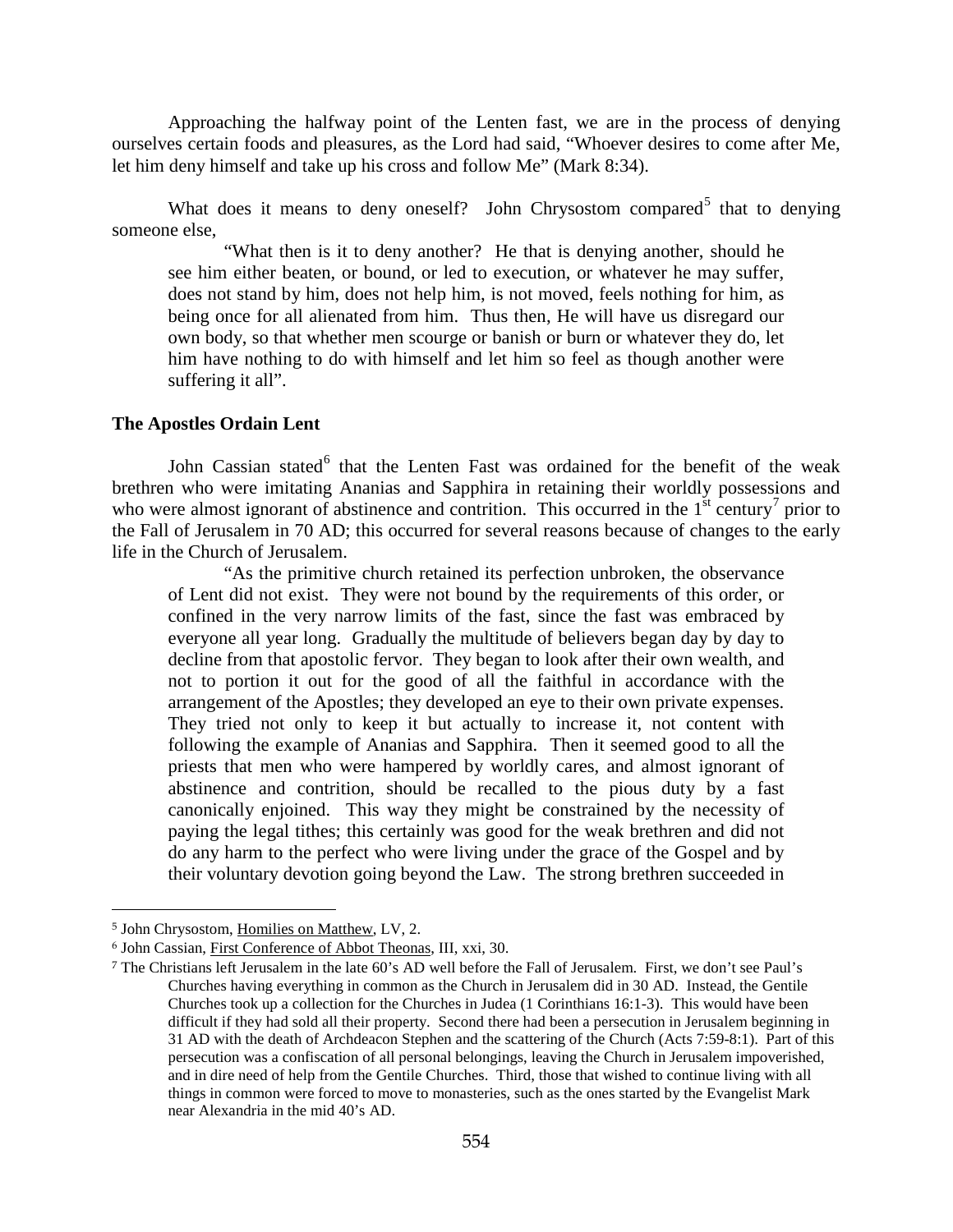attaining the blessedness that Paul speaks of: 'For sin shall not have dominion over you; for you are not under the Law but under grace' (Romans 6:14-15). For sin cannot exercise dominion over one who lives faithfully under the liberty of grace."

One might note that it was only in the Churches of Judea that everyone sold what they had and laid the proceeds at the Apostles' feet (Acts 4:34-35). This was not happening in the Gentile Churches that Paul started. In the Gentile Churches, people held onto their own property such that they were able to donate substantially to the relief of the Church of Jerusalem (Acts 11:29; Romans 15:26; 1 Corinthians 16:1-3).

The way this fasting often happens is our body screams back at us, "Feed me!" Or we have strong cravings for certain kinds of entertainment. To deny ourselves these pleasures invites criticism, ridicule and persecution from friends and family. Yet this persecution does not affect our soul; it only affects the mortal that will eventually put on immortality (1 Corinthians 15:53). By doing this, we begin to learn to follow the lead of the Holy Spirit and not the cares of our body. Learning this may not come easy and it may not come quickly, but it is a beginning.

The Cross is the ultimate act of the love of God for man (John 3:14-16). As we show love in humility to fellow members of the body of Christ, we take up our crosses also. Just as Jesus was highly exalted because He took up His Cross (Philippians 2:5-9), so we shall be also. Our crosses are not our enemies; they are for our benefit and our glory.

We "adore" the Cross because of the effect it has in transforming us. The working of this is one of the mysteries of the ages that was hidden prior to Christ's crucifixion. Had the rulers of this age (Satan and his legions) known this, they would not have crucified the Lord of Glory (1 Corinthians 2:7-9).

#### <span id="page-5-0"></span>**"Peace on Earth" vs. a Sword**

 $\overline{a}$ 

As part of our Crosses, there will be conflict with the world. This is to be expected. Christ said, "I came to send fire on the earth, and how I wish it were already kindled!" (Luke 12:49) "Do not think that I came to bring peace on earth. I did not come to bring peace but a sword" (Matthew 10:34). John Chrysostom commented<sup>[8](#page-5-1)</sup> at length on what Christ meant by bringing a "sword" instead of peace. Both will come because His peace is not like that of the world. There can be no true peace when the world is alienated from God, and the "sword" will sort this out and expose it. The same thing was true in the Old Testament, and Chrysostom gives a number of examples. The Apostles saw this first hand as the world reacted to their message and their works.

"Christ commanded the Apostles to pronounce peace<sup>[9](#page-5-2)</sup> on entering into each house. The angels also said this, 'Glory to God in the highest, and on the earth peace!' (Luke 2:14) All the prophets published peace as good news. This more than anything is peace, when the diseased is cut off, when the mutinous is

<span id="page-5-1"></span><sup>8</sup> John Chrysostom, Homilies on Matthew, XXXV, 1-4, 6.

<span id="page-5-2"></span><sup>9</sup> This pronouncement of peace from the Apostles continues today in the Liturgy, where the priest says, "Peace be to all"; and the people respond, "And to your Spirit!"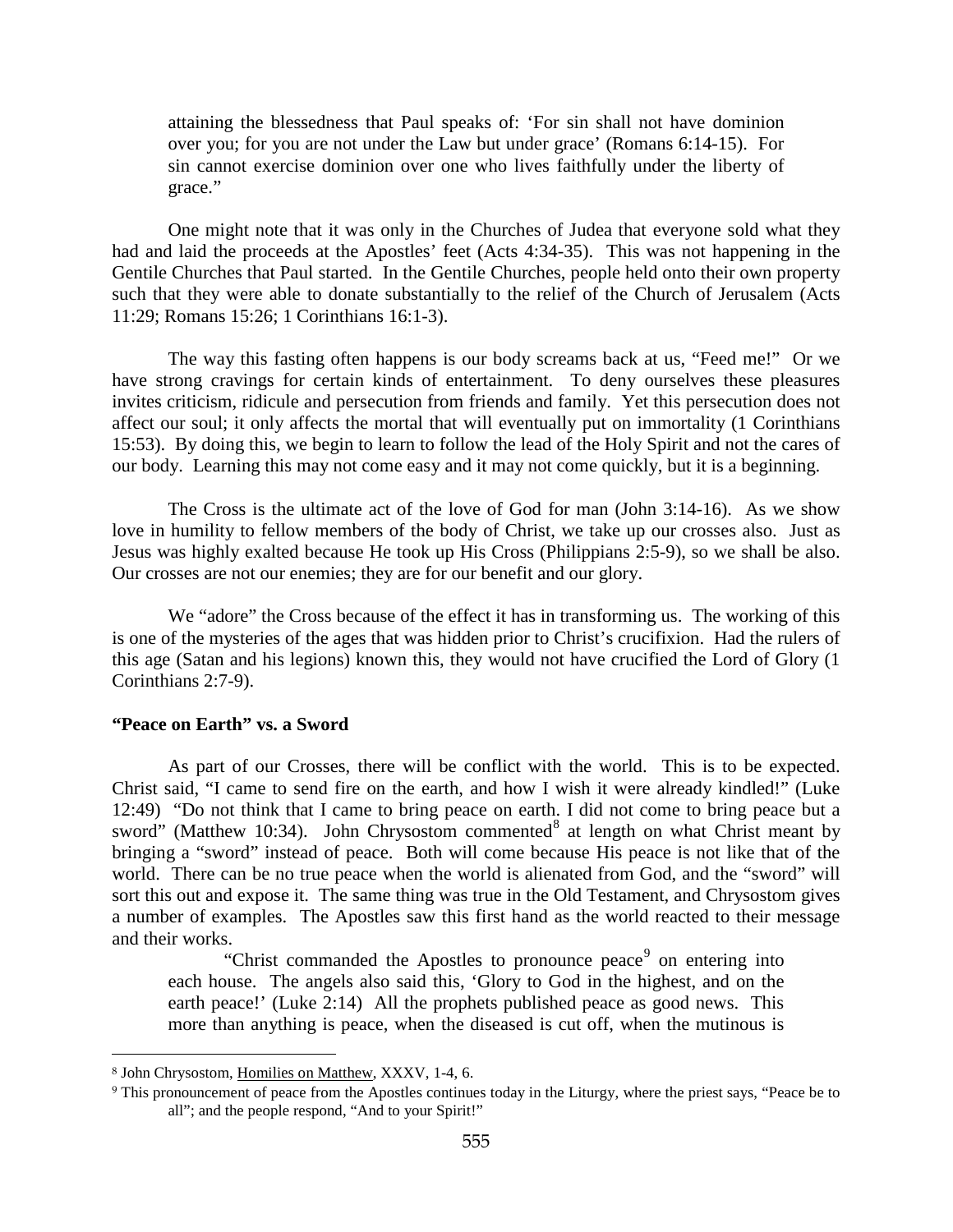removed. For thus it is possible for Heaven to be united to earth. The physician in this way preserves the rest of the body, when he amputates the incurable part; and the general, when he has brought to a separation those that were together in evildoing. Thus it came to pass also in the case of the Tower of Babel (Genesis 11:7-8); for their evil peace was ended by their good discord, and the peace that was made resulted. Thus Paul also divided those that were conspiring<sup>[10](#page-6-0)</sup> against him (Acts 23:6-7). And in Naboth's case<sup>[11](#page-6-1)</sup> that agreement (1 Kings 21) was worse than any war. For concord is not in every case a good thing, since even robbers agree together!"

"The will of God was that all should agree in the word of godliness. He comforted them by saying, 'I did not come to send peace' (Matthew 10:34). As if He said, 'Don't think that you are to blame for any of these things; it is I who order them so. Be not therefore confounded, as though the events happened against expectation. I came for this end, to send war among men; for this is my will. Be not therefore troubled, when the earth is at war, as though it were subject to some hostile device. When the worst part is torn away, then after that Heaven will be knit for the better. And actually He didn't say 'war', but what was worse than it, 'a sword'".

"He unfolded also the very nature of the war, signifying it to be far more grievous even than a civil war. "I am come to set a man against his father, and the daughter against her mother, and the daughter-in-Law against her mother-in-Law" (Matthew 10:35). For not friends only, or fellow citizens, but even kinsmen shall stand against one another, and nature shall be divided against herself. That is, not merely among those of the same household is the war, but among those that are dearest, and extremely near to each other. And this more than anything signifies His power, that hearing these things, the Apostles both accepted Him, and set about persuading everyone else to do so".

"This reminds us of ancient history at the Exodus when Moses commanded the Jews to each slay his neighbor. Then God laid aside His anger against them; both when they made the golden calf (Exodus 32:27-29), and when they were joined to Baal of Peor (Numbers 25:7-11). He has filled the world with blood, shed by kinsmen. Nevertheless even this we affirm to be a work of His great love towards man".

"He makes mention also of a prophecy, which involves the same meaning. 'A man's foes shall be those of his own household' (Matthew 10:36). For among the Jews something of the kind took place. There were prophets, and false prophets, and the people were divided, and families were in dissension; some believed the one, and some the other. The prophet admonished, 'Trust not in friends, have no hope in guides; beware of your wife, so as not to commit anything to her' and, 'A man's enemies are the men that are in his own house'" (Micah 7:5-6 LXX).

<span id="page-6-0"></span><sup>&</sup>lt;sup>10</sup> The Pharisees and Sadducees were conspiring against Paul. Paul divided them against each other by proclaiming that he was a Pharisee and the son of a Pharisee, and that he was being tried for his belief in the Resurrection. The Pharisees believed in the Resurrection, but the Sadducees didn't. This caused the Sadducees to break out of their harmony with the Pharisees against their common enemy Paul.

<span id="page-6-1"></span><sup>11</sup> Jezebel conspired to murder Naboth in order to give his vineyard to her husband King Ahab.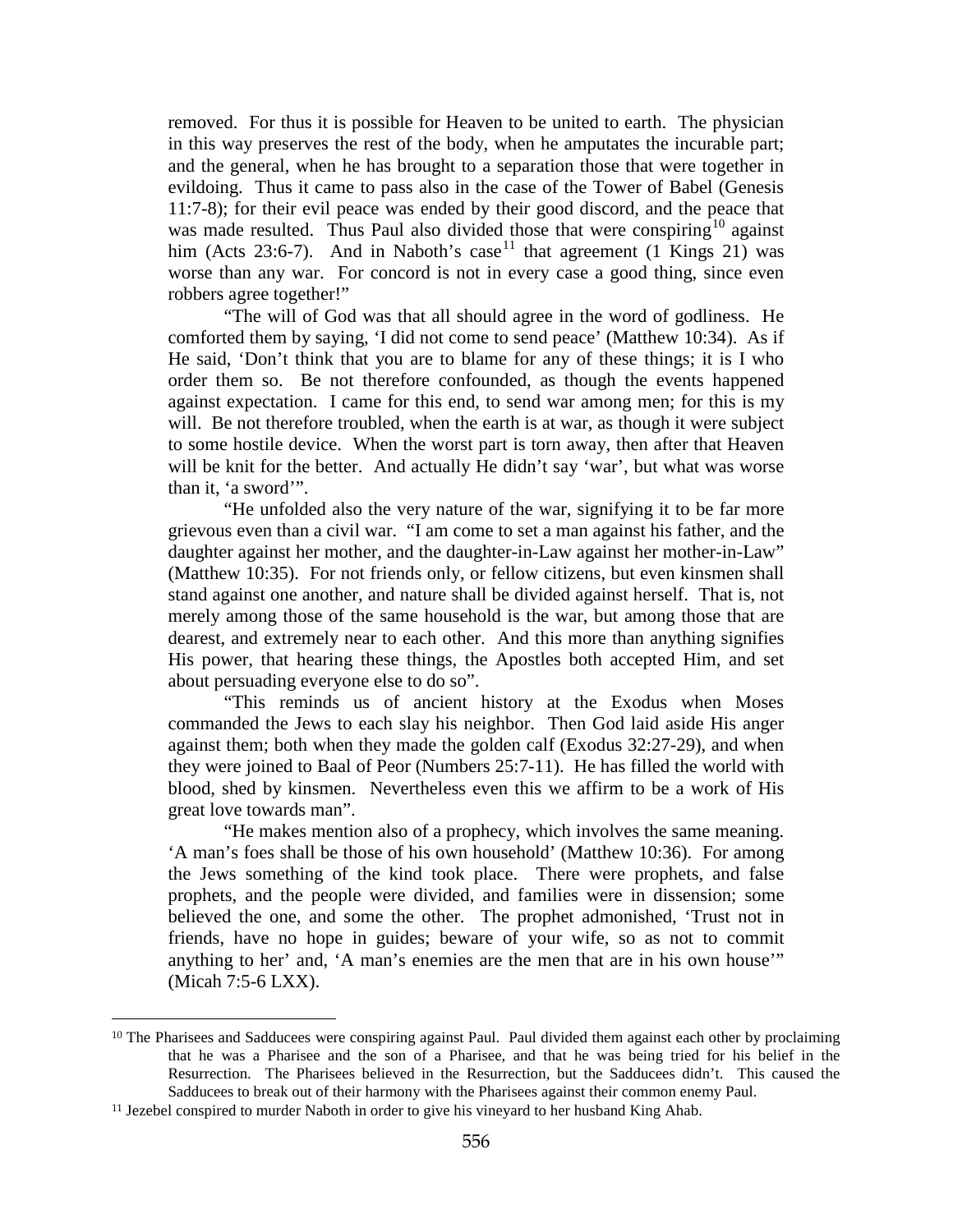"And this He said, preparing the person that would receive the Word as above all. To die is not evil, but to die an evil death is. On this account He said, 'I am come to cast fire upon the earth' (Luke 12:49). And this He said to declare the vehemence and warmth of the love, which He required. Because He loved us very much, so He will likewise be loved by us".

"These things are not contrary to the Old Testament; rather they are very much in harmony. There He commanded not only to hate the worshippers of idols, but also to stone them (Exodus 22:20, Deuteronomy 13:6-10). Admiring these, at the blessing of the Twelve Tribes of Israel, Moses said to Levi, 'Who said to his father, and to his mother, I have not seen you; neither did he acknowledge his brethren, and his own sons he disowned; he observed Your covenant'" (Deuteronomy 33:9 LXX).

"If Paul gives many directions about parents, commanding us to obey them in all things, do not marvel; for in those things he means that we should obey as long as they do not hinder godliness (Ephesians 6:1). For it is a sacred duty to render them all other honors; but when they demand more than is due, one ought not to obey. For this reason Christ said, 'If any man comes to me, and does not hate his father, mother, wife, children, brethren, sisters, and his own life also, he cannot be my disciple' (Luke 14:26). He does not command simply to hate them, since this would be quite contrary to the Law; but 'when one desires to be loved more than Christ, hate him in this respect'. These things He said both to render the children more determined, and to make the fathers that would hinder them gentler. In speaking of parents, brothers, sisters, and wife, nothing is closer than life to any man; yet if you don't hate this also, you must bear the opposite of his lot who loves Me".

"Christ spoke nothing as yet of His own passion at this point, that when they had been for a time instructed in these things, they might more easily receive His word concerning it. Is there not cause for amazement, how on their hearing these things, their soul did not wing its way from the body, the hardships being everywhere at hand, and the good things far away? Great were both the power of the speaker, and the love of the hearers! Though they heard things far more intolerable and galling than those great men, Moses and Jeremiah, they continued to obey and to say nothing against it".

"He held out another reward also. As before He threatened punishment to those that do not receive them (Matthew 10:14-15), here He defined certain refreshment for the good. To teach you His greater care for them, He said not simply, 'He that received a prophet', or 'He that received a righteous man', but, 'in the name of a prophet', and, 'in the name of a righteous man' (Matthew 10:41- 42). That is, if not for any worldly preference, nor for any other temporal thing, he received him, but because he is either a prophet or a righteous man, he shall receive a prophet's reward, and a righteous man's reward. This was fitting for him to have, because he has received a prophet or a righteous man".

"Do you see what mighty persuasions He used, and how He opened to them the houses of the whole world? He signified that men are their debtors in many ways:

1. By saying, 'The workman is worthy of his hire' (1 Timothy 5:18).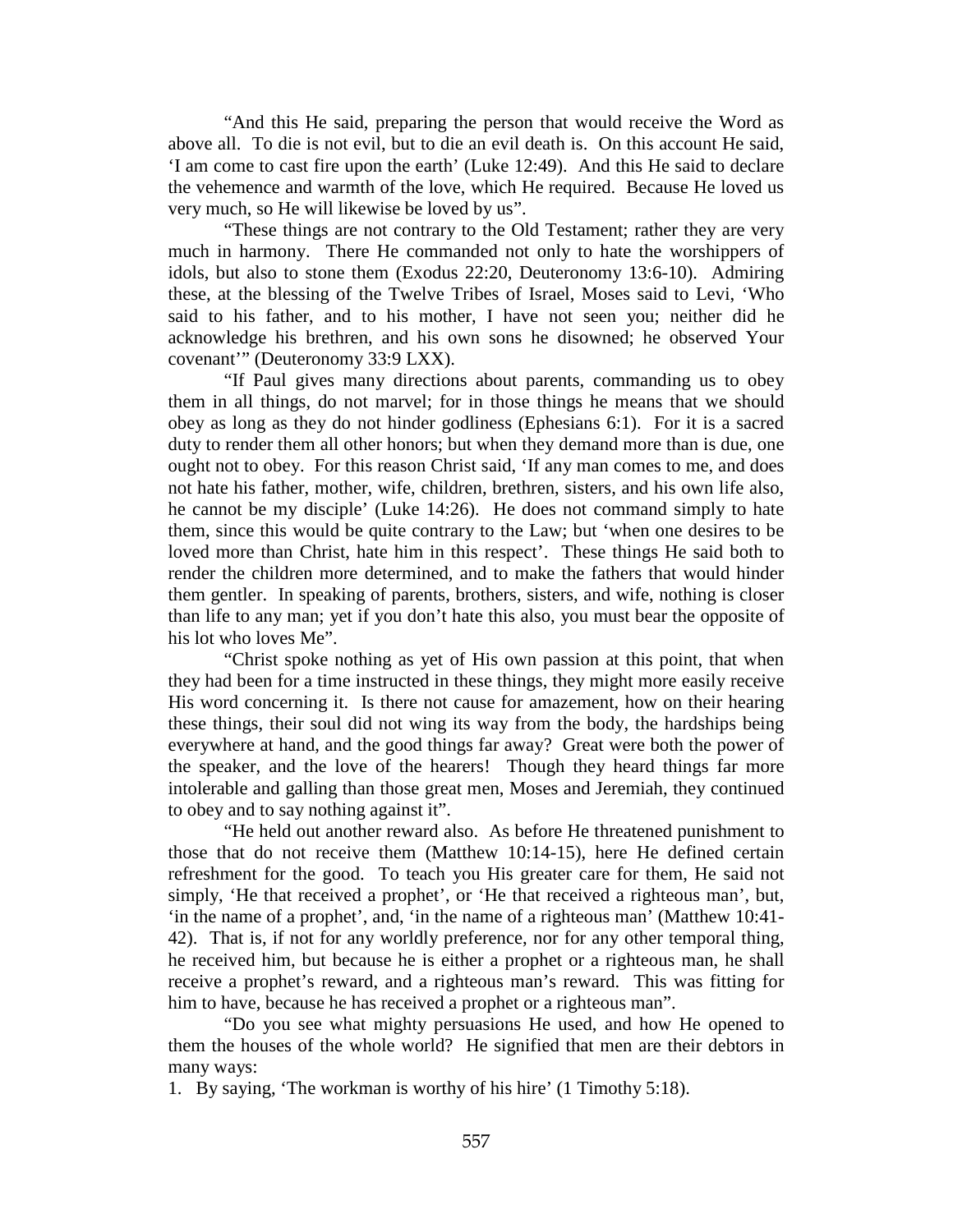- 2. By sending them out having nothing.
- 3. By giving them up to wars and fighting on behalf of them that receive them.
- 4. By committing miracles to them also.
- 5. By their lips He introduced peace, the cause of all blessings, into the houses of such as receive them.
- 6. By threatening things more grievous than Sodom to those that don't receive them.
- 7. By signifying that as many as welcome them are receiving both Himself and the Father.
- 8. By promising both a prophet's and a righteous man's reward.
- 9. By undertaking that the recompenses shall be great, even for a cup of cold water.

"Each one of these things, even by itself, was enough to attract them. For when a leader of armies, wounded in innumerable places, and dyed in blood, came in sight, returning after many trophies from war and conflict, who would not receive him, throwing open every door in his house?"

"Let no man twist things with arguments. Paul said, 'If any will not work, neither let him eat' (2 Thessalonians 3:10); to us he said the contrary, 'Don't be weary in doing good' (2 Thessalonians 3:13). We do this at home; when any two children are fighting with each other, we take each apart, and give them the opposite advice. This God and Moses did also. For while to God Moses said, 'If you will forgive them their sin, forgive it; otherwise blot me out of Your book also' (Exodus 32:32 LXX); to the people, on the contrary, he commanded them to slay one another (Exodus 32:27-29). Yet these things are contrary; nevertheless, both looked to one end".

"Again, God said to Moses as Israel listened, 'Let me alone, that I may consume the people' (Exodus 32:10); for though they were not present when God said this, yet they were to hear it afterwards. But privately He gave Moses directions of the opposite tenor. And this, Moses revealed afterwards, thus saying, 'What! Did I conceive them, that you say to me, Carry them, as a nurse would carry the nursing child on her hip?'" (Numbers 11:12 LXX)

"So also, when Paul was admonishing those of the Gentiles, in his Epistle to the Romans, not to be high-minded against the Jews, he brought forward also the wild olive tree. He seems to be saying one thing to the Jews, another to the Gentiles" (Romans 11:17).

"Let us not therefore fall away into cruelty, but let us listen to Paul, saying, 'Don't be weary in doing good' (2 Thessalonians 3:13). Let us listen to the Lord, who said, 'Give to every man that asks of you' (Luke 6:30), and, 'Be merciful as your Father is merciful' (Luke 6:36). And though He has spoken of many things, He has nowhere else used this expression, only with regard to our deeds of mercy. For nothing so equals us with God, as doing good".

An example of not loving God above everything is the timid refusal of the High Priest Eli to remove his evil sons from the Priesthood for their sins against God (1 Samuel 2:22-25). Solomon spoke to this by saying, "He who corrects a scoffer gets shame for himself, and he who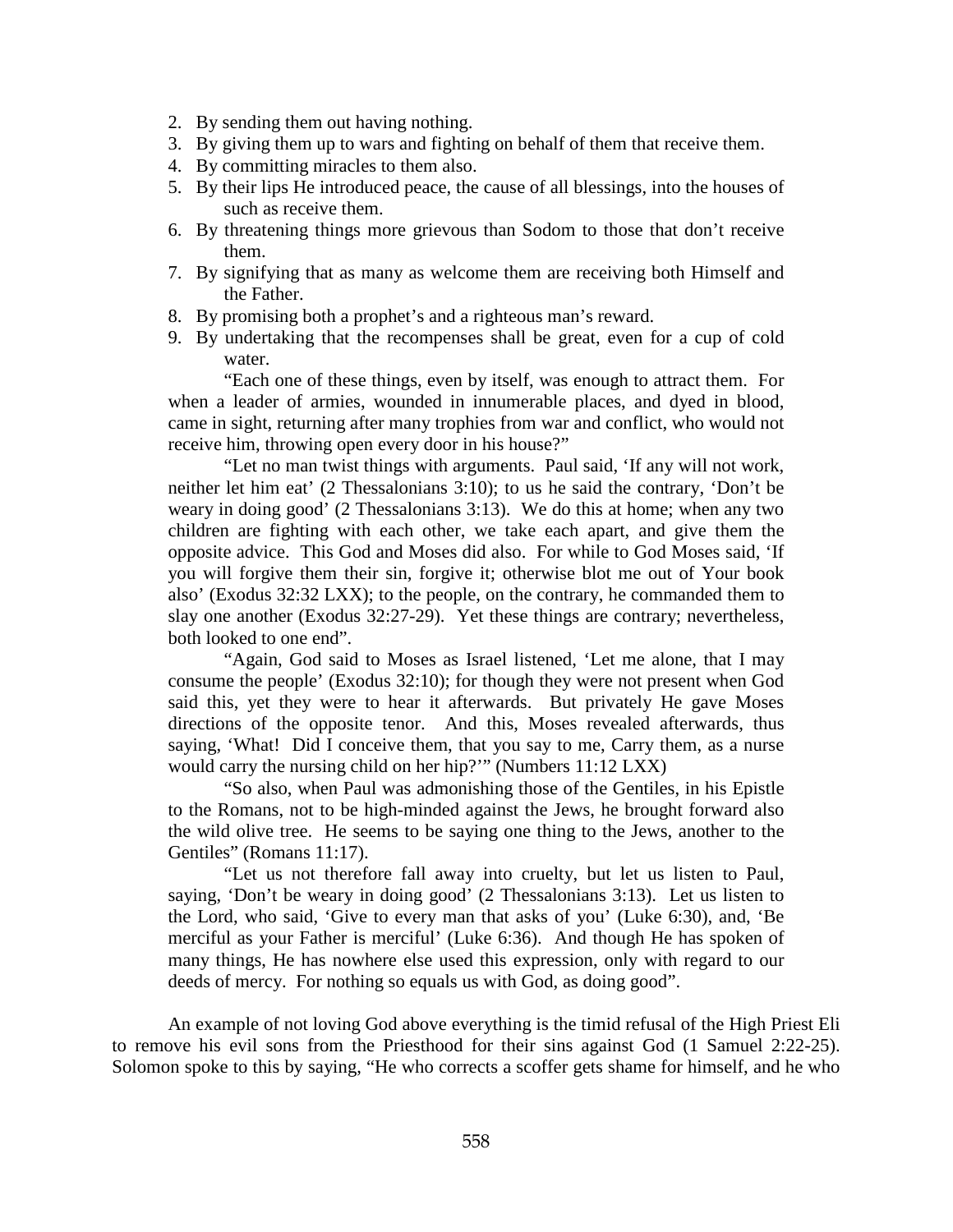rebukes a wicked *man only* harms himself. Do not correct a scoffer, lest he hate you; rebuke a wise *man,* and he will love you" (Proverbs 9:7-8).

### <span id="page-9-0"></span>**Christ's Example of Prayer in the Garden When Facing the Cross**

Christ's prayer in the Garden of Gethsemane is very instructive toward our taking up our Cross. Christ is both fully God and fully man, which means He has a human will, like us, and a Divine will. In the Garden, we see a conflict as He approaches His Cross. John Chrysostom summarized<sup>[12](#page-9-1)</sup> the situation in the Garden, along with the misinterpretation of some of the heretics of his day.

"What was He saying when we find two wills opposed to one another? For having said 'Let this cup pass from me', He added, 'nevertheless not as I will but as You will' (Matthew 26:39). When He said, 'I have not come of Myself' (John 7:28) and 'I can of Myself do nothing' (John 5:30), he does not mean that He has been deprived of authority, either to speak or to act, but He desires to prove that what He says and does is one and the same with the Father".

"All this goes back to the Incarnation, an event that was so strange as to be disbelieved by many even when it had taken place. He first of all sent prophets beforehand, announcing the fact. David, signifying His incarnate presence, said: 'He shall come down as rain upon a fleece; and as drops falling upon the earth' (Psalm 72:6 LXX), because He noiselessly and gently entered into the Virgin's womb".

"When He had come, lest what had taken place should be thought an illusion, He confirmed the fact by duration of time and by passing through all the phases of man. He did not enter into a man matured and completely developed, but into a virgin's womb, so as to undergo the process of gestation, birth, suckling and growth. He allowed His body to experience the infirmities of human nature: hunger, thirst, sleep and fatigue. Streams of sweat flowed down from His body and an angel was discovered strengthening it in the Garden (Luke 22:43-44). He was sad and down-cast; for before He uttered these words He said, 'my soul is troubled, and exceeding sorrowful even to death?'" (Matthew 26:38)

"Marcion of Pontus, Valentinus, and Manichaeus of Persia and many more heretics, have attempted to overthrow the Incarnation and have declared that He did not become flesh, nor was clothed with it, but that this was mere fancy, an illusion, a piece of acting and pretense, although the sufferings, the death, the burial, the thirst, cry aloud against this teaching".

In order to understand what Christ was saying in the Garden, we need to examine all of what He said in context, rather than pick a few examples out of context. There appear to be some conflicting statements made by Christ. He always seems to be looking forward to the Cross, but there are some statements that can be interpreted otherwise. These two polarities are not in conflict with each other.

• **The Cup:** Jesus said, 'Father if it be possible let this cup pass from me' (Matthew 26:39). This seems like He was saying, 'If it be permissible let me not be subjected to crucifixion

<span id="page-9-1"></span> $\overline{a}$ <sup>12</sup> John Chrysostom, Against Marcionists and Manichaezans, 3-4.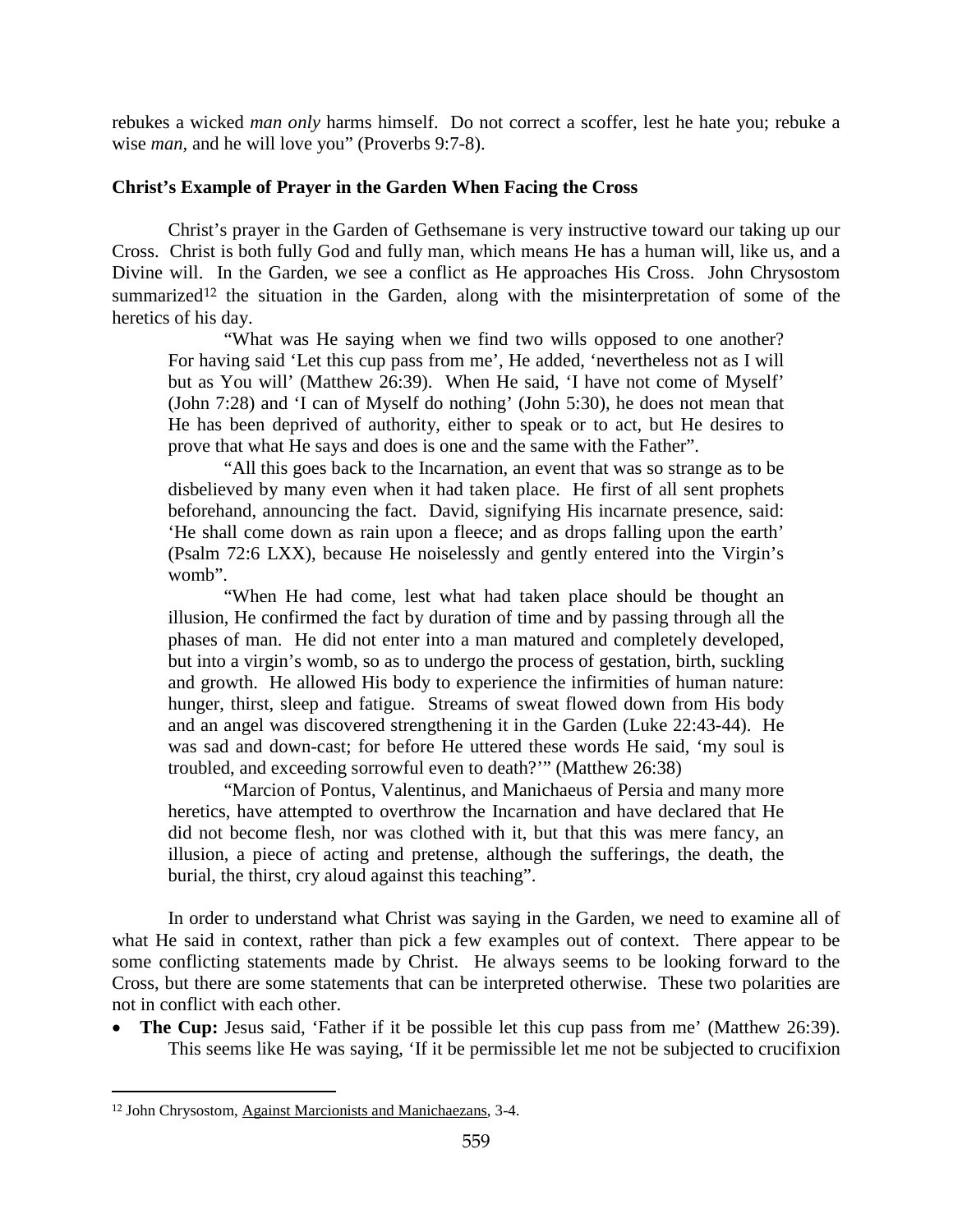and death'. Yet when Peter said the same thing, 'Far be it from You, Lord; this shall not happen to You!' (Matthew 16:22), Christ poured an invective on him, 'Get behind Me, Satan! You are an offense to Me, for you are not mindful of the things of God, but the things of men' (Matthew 16:23). The Lord also said to Peter, "Put up your sword into its sheath; shall I not drink the cup which My Father has given Me"? (John 18:11)

- **The Good Shepherd:** He called Himself the 'Good Shepherd' who lays down His life for the sheep, whereas the hirelings are unwilling to do this (John 10:11-18).
- **Humbling Himself:** Paul marveled that Christ, although equal with God, humbled Himself to become obedient to the death on the Cross (Philippians 2:8).
- **Resurrection:** The Father loves the Son because He lays down His life that He may take it again (John 10:17).
- **Glory of the Cross:** Before the Cross, Christ said, 'Father, the hour has come; glorify your Son' (John 17:1), speaking of the cross as glory. Why does He seem to try to avoid it? Christ was "sorrowful unto death" (Matthew 26:38). Yet when Judas went out to betray Him, He said, "Now is the Son of Man glorified?" (John 13:31) If suffering was to glorify Him, how could the fear of it have made Him sorrowful?
- **Benefits of the Cross:** The Cross had huge benefits, which Christ knew would result. Chrysostom stated<sup>13</sup>, "It destroyed the enmity of God towards man, made the earth Heaven, associated men with angels, unstrung the force of the devil, extinguished the power of sin, brought back the truth, expelled the demons".
- **Desire for the Cross:** Christ called the Cross a 'cup'. As a cup is sweet to those who are thirsty so also was the Crucifixion to Him; therefore He said, 'With *fervent* desire have I desired to eat this Passover with you' (Luke 22:15), because after that evening the Cross was awaiting Him.
- **Surrendered Himself:** When the soldiers came upon Him in the Garden, He said, 'Whom do you seek?' They replied 'Jesus'. Then He said to them 'I AM'; and they fell backward to the ground (John 18:4-6). "Having first crippled them and proved that He was able to escape their hands, He then surrendered Himself, that you might learn that it was not by compulsion or force; but willingly and with purpose, He prepared for this event a long time before".
- **Fear of Death:** Hilary of Poitiers also noted<sup>[14](#page-10-1)</sup> that Christ couldn't have feared the pain of wounds. He had just created a new ear for the servant of the High Priest when Peter cut it off (John 18:10). His touch restored the flesh that was cut off; how could He be sorrowful out of fear for the piercing of His own flesh?

The prayer that Christ prayer was for our benefit; He was teaching us how to act when we face death. John Chrysostom stated<sup>[15](#page-10-2)</sup> that Christ prayed as He did to teach His followers. He prayed as instructing us to seek deliverance from distress, but to acquiesce in everything to what seems good to God.

"Christ wished to instruct men in virtue. A good instructor teaches not only by word, but also by deed, for this is the teacher's best method of teaching. A pilot, when he makes the apprentice sit by his side shows him how he handles

<span id="page-10-0"></span><sup>13</sup> John Chrysostom, Against Marcionists and Manichaezans, 2.

<span id="page-10-1"></span><sup>14</sup> Hilary of Poitiers, On the Trinity, X, 28.

<span id="page-10-2"></span><sup>15</sup> John Chrysostom, Against Marcionists and Manichaezans, 2-4.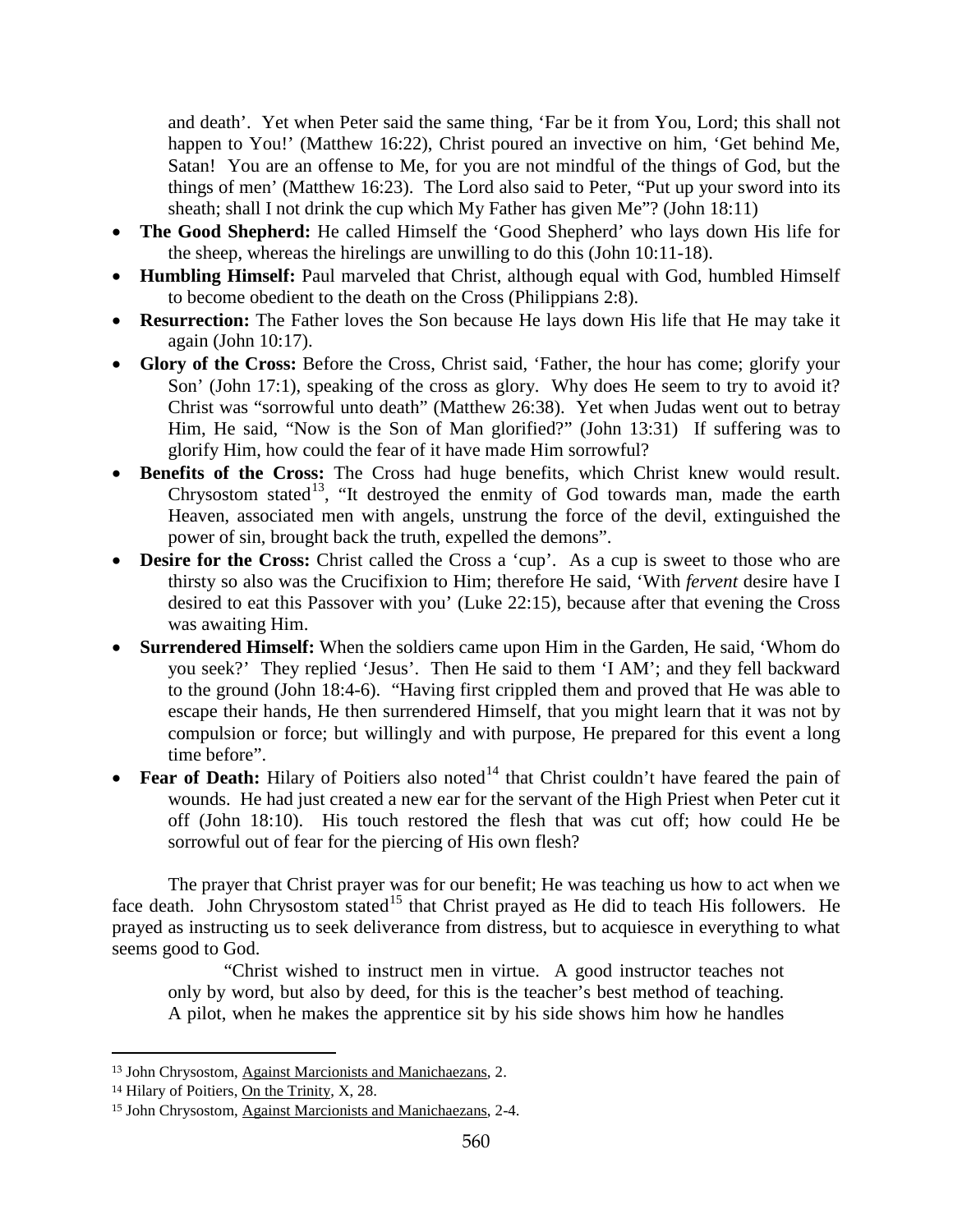the rudder, but he also joins speech to action, and does not depend upon words alone or example alone. In like manner an architect, when he has placed by his side the man who is intended to learn from him how a wall is constructed, shows him the way by means of action as well as by means of oral teaching; so also with the weaver, embroiderer, gold refiner, and coppersmith".

"Christ does the same: He both tells us what ought to be done, and does it. 'He who does and teaches the same shall be called great in the kingdom of heaven' (Matthew 5:19). He commanded men to be lowly minded, and meek, and He taught this by His words; but He also taught it by His deeds. He said, 'Blessed are the poor in spirit, blessed are the meek' (Matthew 5:3-4). He showed how these virtues ought to be practiced by taking a towel and washing the disciples' feet (John 13:4-5). He commanded men to pray for their enemies (Matthew 5:44); this again He taught by means of His deeds, when He ascended the cross, 'Father forgive them for they don't know what they're doing'" (Luke 23:34).

"Christ also taught them to pray, and the last lesson on prayer occurred in the Garden before the Crucifixion. Three times, Jesus went off and prayed for an hour, only returning to find His disciples asleep. 'Could you not watch with me one hour? Watch and pray that you don't enter into temptation'. He not only prays but also admonishes! 'For the Spirit indeed is willing, but the flesh is weak' (Matthew 26:39-41). This He said to empty their soul of vanity, deliver them from pride, teach them self-restraint, and train them to practice moderation. Therefore the prayer, which He wished to teach them, He Himself also offered, speaking after the manner of men, not according to His Godhead, but according to His manhood. And He prayed as instructing us to pray, and even to seek deliverance from distress; but, if this is not permitted, then to acquiesce in what seems good to God".

"Therefore He said, 'Nevertheless not as I will, but as You will' (Matthew 26:39). He did not have one will and the Father another; but in order that He might instruct men, even if they were in distress and trembling, even if danger came upon them, and they were unwilling to be torn from present life, nevertheless to postpone their own will to the will of God. Paul did this also when he said, 'For this thing I sought the Lord three times' (2 Corinthians 12:8). Yet since it did not please God to remove it, he said, 'I take pleasure in infirmities, in insults, in persecutions'" (2 Corinthians 12:10).

"To make this clearer, Paul incurred many dangers and prayed that he might not be exposed to them. Then he heard Christ saying 'my grace is sufficient for you, for my strength is made perfect in weakness' (2 Corinthians 12:9). As soon as he saw what the will of God was, he submitted his will to God's will. By means of this prayer, Christ taught both these truths: (1) that we should not plunge into dangers, but rather pray that we may not fall into them. (2) But if they come upon us, we should bear them bravely, and postpone our own will to the will of God. Knowing these things, let us pray that we may never enter into temptation; but if we do enter, let us ask God to give us patience and courage, and let us honor His will in preference to every will of our own".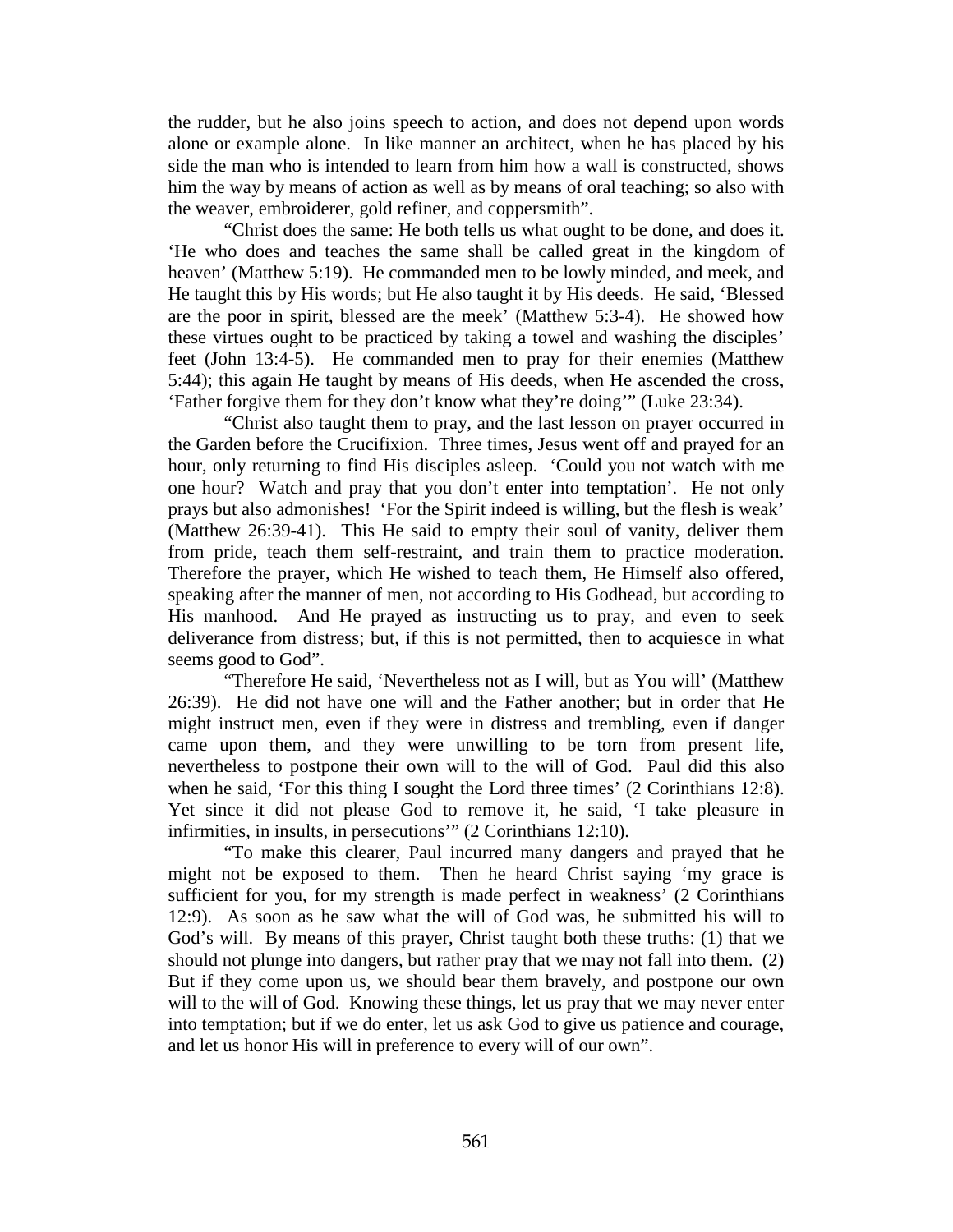Paul spoke in a similar manner to Christ: he would prefer to die and be with Christ, but he realized that people needed him in this life.

"If *I* live on in the flesh, this *will mean* fruit from *my* labor; yet what I shall choose I cannot tell. For I am hard pressed between the two, having a desire to depart and be with Christ, *which is* far better. Nevertheless to remain in the flesh *is* more needful for you. And being confident of this, I know that I shall remain and continue with you all for your progress and joy of faith, that your rejoicing for me may be more abundant in Jesus Christ by my coming to you again" (Philippians 1:22-26).

### <span id="page-12-0"></span>**The Call to Perfection**

As part of the Adoration of the Cross, we recall Christ's instruction in these matters as a vision for living the Christian life. Do we just kick back and do just the minimum to get by, or do we press on to perfection? In the Gospel, Christ asks us to go beyond merely keeping the Law, but He doesn't force us to do so.

John Cassian compared<sup>[16](#page-12-1)</sup> keeping the Commandments with the call of the New Testament. Keeping the Commandments was easy; the New Testament calls for a journey to perfection, which is more difficult, but which also results in greater rewards.

"On account of the superiority and excellence of the commandments it is said, 'He that can receive it, let him receive it' (Matthew 19:12). The forcible compulsion of the lawgiver shows the easy character of the precepts of the Mosaic Law. He says, 'I call heaven and earth to record against you this day, that if you do not keep the commandments of the Lord your God you shall perish from off the face of the earth' (Deuteronomy 4:26). Here the grandeur of sublime commands is shown by the very fact that He does not order, but exhorts, saying, 'if you will be perfect go' (Matthew 19:21) and do this or that. There Moses lays a burden that cannot be refused on those who are unwilling; here Paul meets with and counsels those who are willing and eager for perfection. This was not ordered as a general charge, nor required, as a regular rule for all, owing to its wonderful and lofty nature. Paul counsels everyone to be stimulated to grace. The result is that those who are great may deservedly be crowned by the perfection of their virtues. Those who are small, and not able to come up to 'the measure of the stature of the fullness of Christ' (Ephesians 4:13), may seem to be lost to sight and hidden as it were by the brightness of larger stars. However, they may be free from the darkness of the curses, which are in the Law, and not condemned to suffer present evils or visited with eternal punishment. Christ therefore does not constrain anyone, by the compulsion of a command, to those lofty heights of goodness, but stimulates them by the power of free will, and urges them on by wise counsels and the desire of perfection. For where there is a command, there is duty, and consequently punishment. But those who keep the things to which they are driven by the severity of the Law, merely escape the punishment with which they were threatened, instead of obtaining rewards and a recompense".

<span id="page-12-1"></span> $\overline{a}$ <sup>16</sup> John Cassian,  $1<sup>st</sup>$  Conference of Abbot Theonas, III, xxi, 5.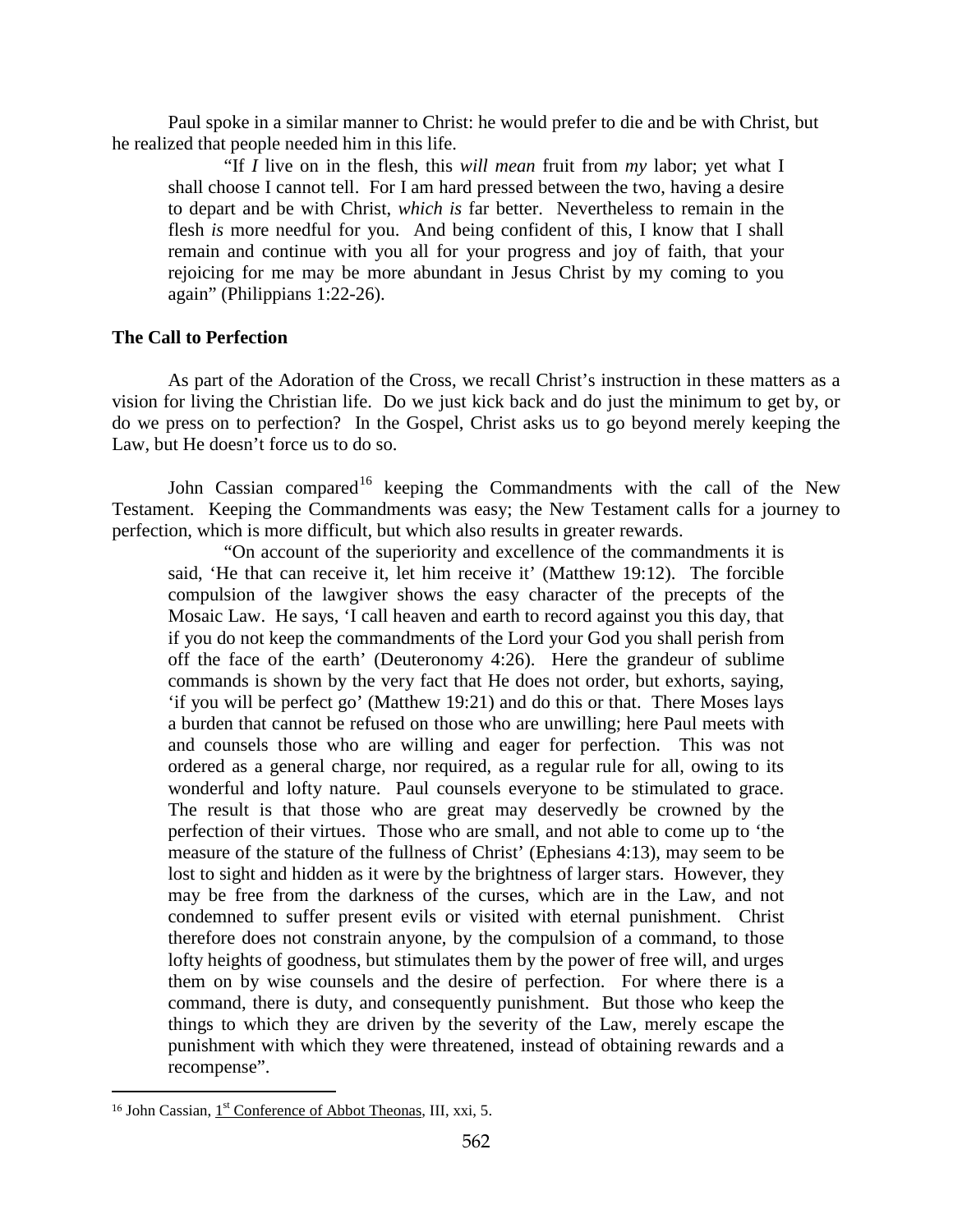In contrast with the viewpoint of Apostles and the Early Church, Irenaeus mentioned<sup>[17](#page-13-0)</sup> that it was the heretics of his day, who were criticizing the Christians for standing firm in their Faith, even in the face of martyrdom.

"Christ promised to confess before His Father those who confessed His name before men; but declared that He would deny those who denied Him, and would be ashamed of those who are ashamed to confess Him (Luke 9:26). And although these things are so, some of these heretics have proceeded to such a degree of recklessness, that they even pour contempt upon the martyrs, and berate those who are slain on account of the confession of the Lord. The Christians suffer all things predicted by the Lord, and in this respect strive to follow the footprints of the Lord's passion, having become martyrs of the suffering One; these we enroll with the martyrs themselves. For, when inquisition is made for their blood (Psalm 9:12 LXX), and they attain glory, then Christ shall confound all, who cast a slur upon their martyrdom. Christ exclaimed upon the cross, 'Father, forgive them, for they don't know what they're doing' (Luke 23:34). The long-suffering, patience, compassion, and goodness of Christ are exhibited, since He both suffered, and Himself excused those who had mistreated Him. For the Word of God, who said to us, 'Love your enemies, and pray for those that hate you' (Matthew 5:44), Himself did this very thing upon the cross. Loving the human race to such a degree, He even prayed for those putting Him to death".

Cyprian stated<sup>[18](#page-13-1)</sup> that the Lord included among the martyrs even those who had not seen martyrdom, but who had their faith remain sound and unconquered.

"The Lord, Himself the avenger of our persecution and the One who rewards our suffering, says, 'Blessed are they who suffer persecution for righteousness' sake, for theirs is the kingdom of heaven' (Matthew 5:10). And again: 'Blessed are you when men hate you, and when they exclude you, and revile you, and cast out your name as evil, for the Son of Man's sake. Rejoice in that day and leap for joy! For indeed your reward is great in heaven!' (Luke 6:22- 23). And once more, 'Whoever shall lose his life for My sake, the same shall save it' (Luke 9:24). The rewards of the divine promise do not attend only those who are reproached and slain. If the passion itself, is lacking to the faithful, while their faith has remained sound and unconquered, and having forsaken all his possessions, the Christian has shown that he is following Christ, he also is honored by Christ among the martyrs, as He Himself promises. 'There is no one who has left house or parents or brothers or wife or children, for the sake of the kingdom of God, who shall not receive many times more in this present time, and in the age to come eternal life' (Luke 18:29-30). In the Apocalypse also He says the same thing. 'And I saw the souls of those that were slain for the Name of Jesus and the word of God' (Revelation 6:9). When he had placed those who were slain in the first place, he added: 'And whoever had not worshipped the image of the beast, neither had received his mark upon their forehead or in their hand' (Revelation 13:16-17). All these he joins together, as seen by him at one

<span id="page-13-0"></span><sup>17</sup> Irenaeus, Against Heresies, III, xviii, 5.

<span id="page-13-1"></span><sup>18</sup> Cyprian, Treatises, XI, 12.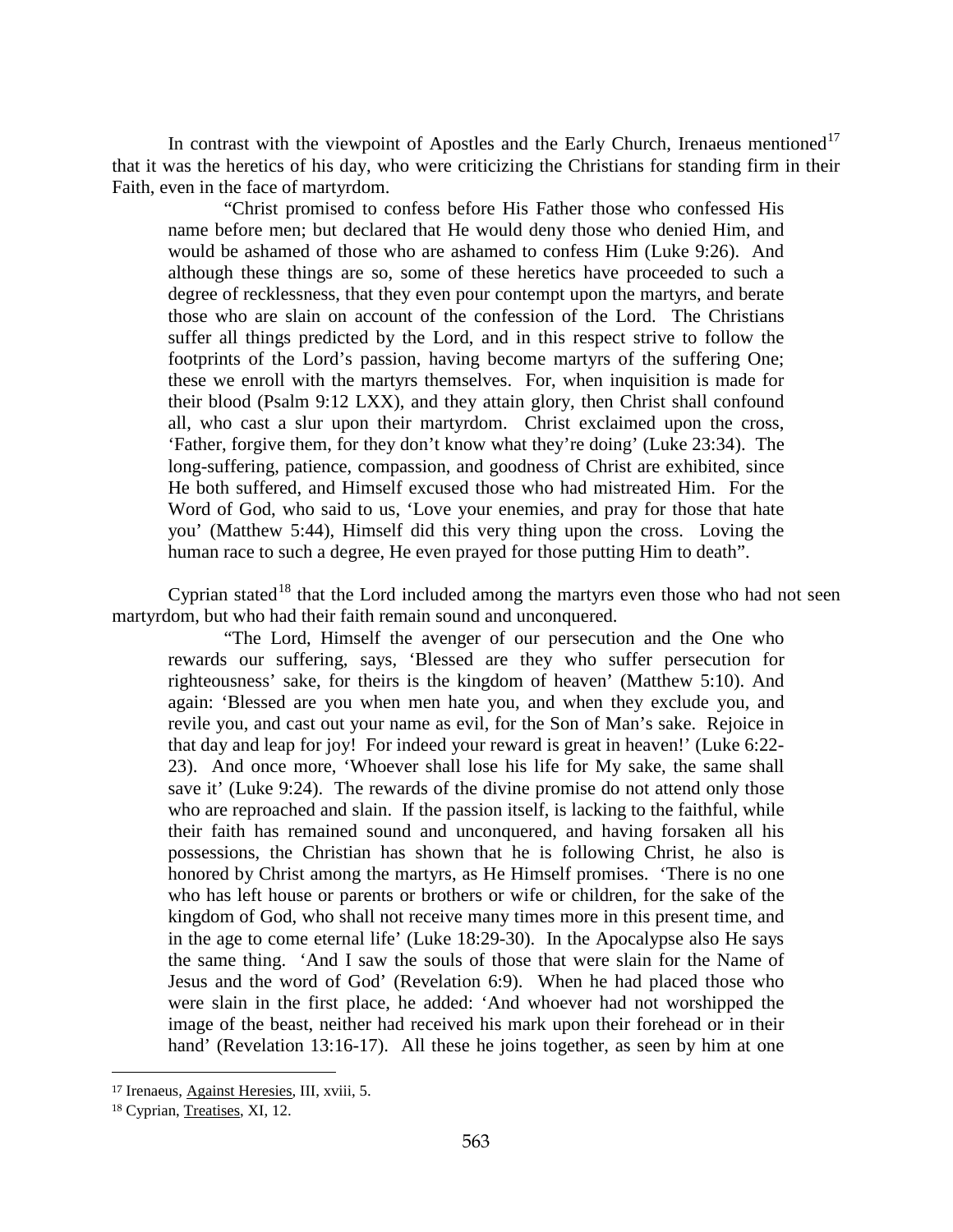time in the same place, and says, 'And they lived and reigned with Christ' (Revelation 20:4-5). He says that all live and reign with Christ, not only who have been slain. This included those standing in firmness of the Faith and in the fear of God, who have not worshipped the image of the beast, and have not consented to his deadly and sacrilegious edicts".

#### <span id="page-14-0"></span>**Double-Minded Man**

Another aspect of taking up our Cross has to do with our attachment to worldly goods. A good illustration of this aspect of the Cross was addressed by John Cassian in dealing<sup>[19](#page-14-2)</sup> with a problem in a monastic community where some monks retained their worldly wealth, thinking that this would allow them to be more charitable. Cassian referred to them as double-minded, fearful and lacking faith; they twisted the Scriptures to support their avarice. This applies to the non-monastic also in the sense that many people put too much trust in their wealth.

"Of those who say that they have renounced this world, and afterwards are overcome by lack of faith and are afraid of losing their worldly goods, a charge was given mystically by Moses. 'If any man is afraid and has a fearful heart, let him not go to war. Let him go back and return home, lest he make the hearts of his brethren as fearful as he himself is timid and frightened' (Deuteronomy 20:8). What is plainer than this testimony? Does not Scripture clearly prefer that they should not take on even the earliest stages of the monastic profession, rather than by their persuasion and bad example turn others back from the perfection of the Gospel, and weaken them by their faithless terror? And so they are asked to withdraw from the battle and return to their homes, because a man cannot fight the Lord's battle with a double heart. 'A double-minded man is unstable in all his ways!' (James 1:8) And thinking of that Parable in the Gospel, that he who goes out with ten thousand men against a king who comes with twenty thousand, cannot possibly fight (Luke 14:31-32); they should, while he is yet a great way off, ask for peace. That is, it is better not even to take the first step towards renunciation, rather than afterwards to involve themselves in still greater dangers. 'It is better not to vow, than to vow and not pay' (Ecclesiastes 5:4 LXX). It is a good description of us as the one coming with ten thousand and the other with twenty. For the number of sins, which attack us, is far larger than that of the virtues, which fight for us. But 'no man can serve God and Mammon' (Matthew 6:24). And 'no man putting his hand to the plow and looking back is fit for the kingdom of God'" (Luke 9:62).

#### <span id="page-14-1"></span>**Controlling the Passions: Lust versus Covetousness**

Another aspect of the Cross deals with different passions in different manners. All passions are not alike; some are stronger than others, and are thus more difficult to deal with, and have to be treated in different manners. John Chrysostom compared<sup>[20](#page-14-3)</sup> the passions of lust and covetousness, concluding that lust is a much stronger passion than covetousness. The Scriptures

<span id="page-14-2"></span><sup>19</sup> John Cassian, Institutes of the Coenobia, VII, 15.

<span id="page-14-3"></span><sup>20</sup> John Chrysostom, Homilies on Titus, V, 2:11-14.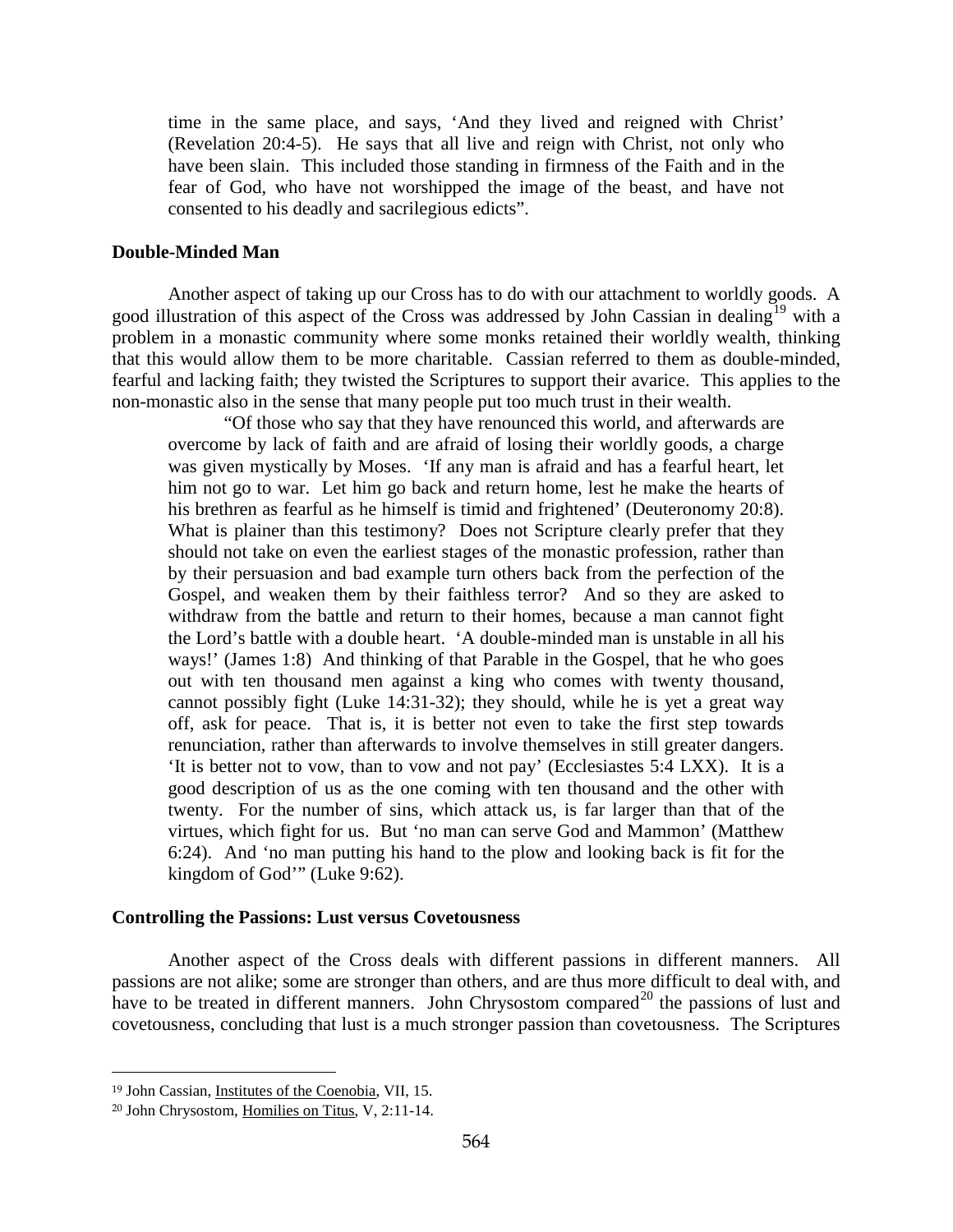condemn covetousness, but allow marriage to control lust. Even the heathen philosophers despised wealth, but none were indifferent to women.

"Sobriety means more than just abstaining from fornication; we must also be free from other passions. So then he who loves wealth is not sober. As the fornicator loves women, so the other loves money, and even more excessively, for he is not impelled by so strong a passion. A charioteer, who cannot manage a gentle horse, is more powerless than he who cannot restrain a wild and unruly one. Similarly the love of wealth is a weaker passion than the love of women. This is clear for many reasons. In the first place, lust springs from the necessity of nature, and what arises from this necessity must be difficult to restrain, since it is implanted in our nature. Secondly, the ancients had no regard for wealth, but for women they had great regard, respecting their chastity. No one blamed him who lived with his wife according to Law, even to old age, but everyone blamed him who hoarded money. Many of the heathen philosophers despised money, but none of them were indifferent to women, so that this passion is more domineering than the other. But since we are addressing the Church, let us not take our examples from the heathen, but from the Scriptures. This then the blessed Paul places almost in the rank of a command. 'Having food and clothing, let us be content' (1 Timothy 6:8). But concerning women he says, 'Do not defraud one another, except it be with consent', and 'come together again' (1 Corinthians 7:5). You see him often laying down rules for a lawful intercourse, and he permits the enjoyment of this desire, and allows a second marriage. He bestows much consideration upon the matter, and never punishes on account of it. But he everywhere condemns him that is fond of money. Concerning wealth also Christ often commanded that we should avoid the corruption of it, but He says nothing about abstaining from a wife. Hear what He says concerning money; 'Whoever forsakes not all that he has' (Luke 14:33). But he nowhere says, 'Whosoever forsakes not his wife'; for he knew how domineering that passion is. Paul also says, 'Marriage is honorable in all, and the bed undefiled' (Hebrews 13:4); but he has nowhere said that the care of riches is honorable, but the reverse. Thus he says to Timothy, 'They that will be rich fall into temptation and a snare, and into many foolish and hurtful lusts' (1 Timothy 6:9). Being rich brings on covetousness."

"And that you may learn from the common, notions the true state of this matter, it must be set before you generally. If a man were once for all deprived of money, he would no longer be tormented with the desire of it, for nothing so much causes the desire of wealth, as the possession of it. But it is not so with respect to lust, but many who have been made eunuchs have not been freed from the flame that burned within them, for the desire resides in other organs, being seated inwardly in our nature. To what purpose then is this said? Because the covetous man is more intemperate than the fornicator, inasmuch as the covetous gives way to a weaker passion. It proceeds less from passion than from baseness of mind. But lust is natural; avarice is not."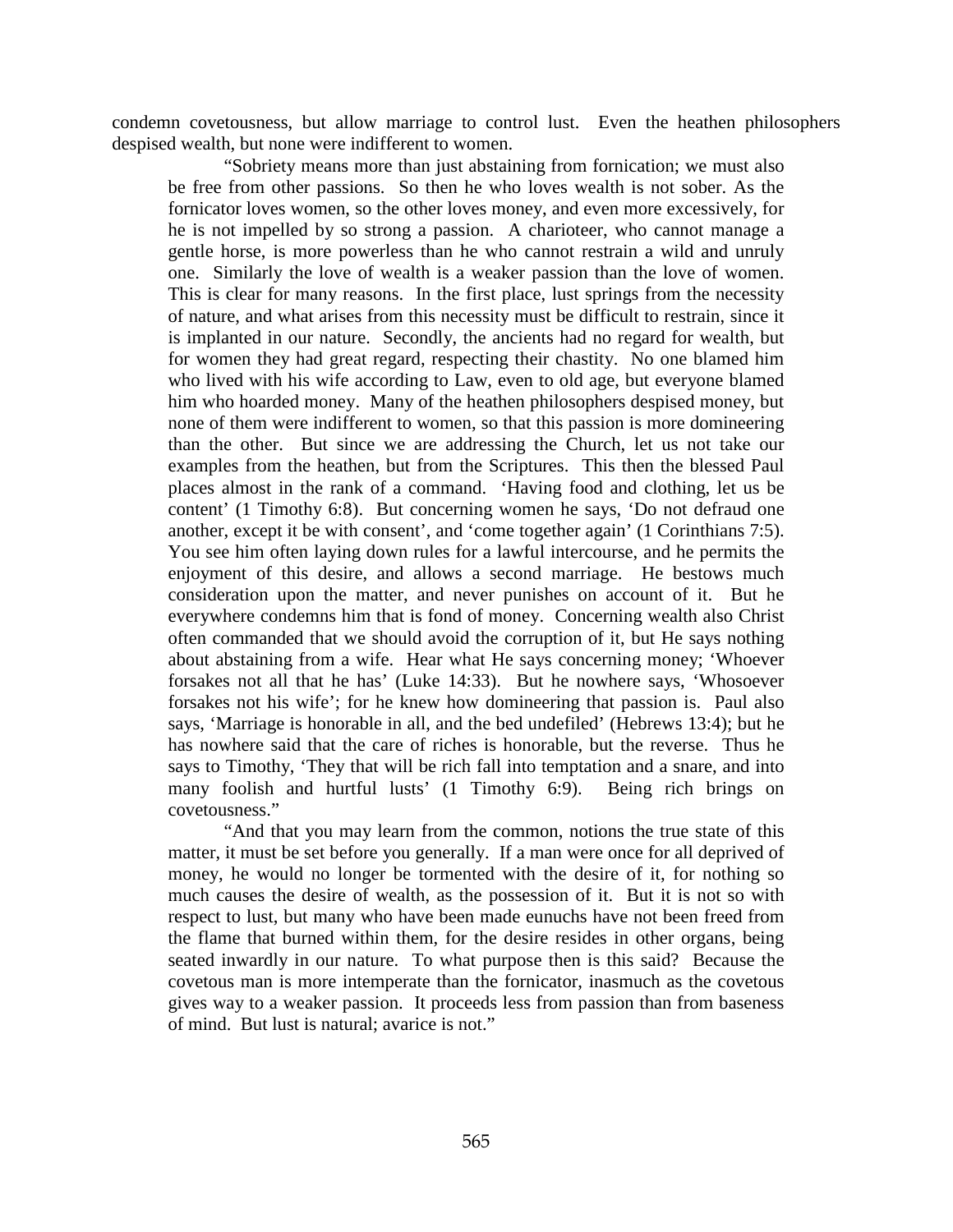## *THE PRIESTHOOD*

**March 23, 2014 3rd Sunday of Lent Revision E**

#### <span id="page-16-0"></span>**Epistle: Hebrews 4:14-5:6**

In the West, today's Epistle lesson is used for Good Friday and sometimes also in late October.

#### <span id="page-16-1"></span>**Background**

 $\overline{a}$ 

The Apostle Paul wrote his Epistle to the Hebrews toward the end of his life and just before the destruction of Jerusalem<sup>[21](#page-16-2)</sup> by the Romans. The Apostle James, the Lord's brother and Bishop of Jerusalem (d. 62 AD), had drafted a Liturgy for the Jerusalem Church that was in use during the times that Paul visited Jerusalem. Thus Paul wrote his Epistle to the Hebrews about the time of or just following the martyrdom of James. Following is an excerpt<sup>[22](#page-16-3)</sup> of the St. James Liturgy, where there is a distinct flavor of and allusion to the sacrifices<sup>[23](#page-16-4)</sup> going on next door at the Temple in Jerusalem. Since the St. James Liturgy predates Paul's Epistle to the Hebrews, Paul seems to refer<sup>[24](#page-16-5)</sup> to parts of the St. James Liturgy as he drafted his Epistle.

"And, O God, look upon us, and have regard to this our reasonable service, and accept it, as You accepted the gifts of Abel, the sacrifices of Noah, the priestly offices of Moses and Aaron, the peace-offerings of Samuel, the repentance of David, the incense of Zachariah. As You accepted from the hand of Your apostles this true service, so accept also in Your goodness from the hands of us sinners these offered gifts. Grant that our offering may be acceptable, sanctified by the Holy Spirit, as a propitiation for our transgressions and the errors of the people (Hebrews 5:2), and for the rest of the souls that have already fallen asleep. That we also, Your humble, sinful, and unworthy servants, being counted worthy without guile to serve Your holy altar, may receive the reward of faithful and wise stewards, and may find grace and mercy in the terrible day of Your just and good retribution".

### **PRAYER OF THE VEIL**

<span id="page-16-2"></span><sup>&</sup>lt;sup>21</sup> The siege of Jerusalem began about 66 AD and was completed by 70 AD.

<span id="page-16-3"></span><sup>22</sup> Roberts and Donaldson, "The Divine Liturgy of James, the Holy Apostle and Brother of the Lord", Early Liturgies, 2, xxvii, just prior to Anaphora, in Ante-Nicene Fathers, Hendrickson Publishers, Inc., Peabody, MA 01961, 1995.

<span id="page-16-4"></span><sup>&</sup>lt;sup>23</sup> The St. James Liturgy was very long (about 4 hours). St John Chrysostom and St. Basil composed Liturgies in the 4th Century that shortened the Liturgy to about 1 ½ hours; in doing so, some of the allusions to the Old Testament sacrifices were omitted.

<span id="page-16-5"></span><sup>24</sup> Paul also said, "We have an altar from which those who serve the tabernacle have no right to eat" (Hebrews 13:10), referring to the "tabernacle" as the Temple in Jerusalem. That is, even the High Priest from the Temple next door has no right to partake of the Eucharist that is served during the St. James Liturgy.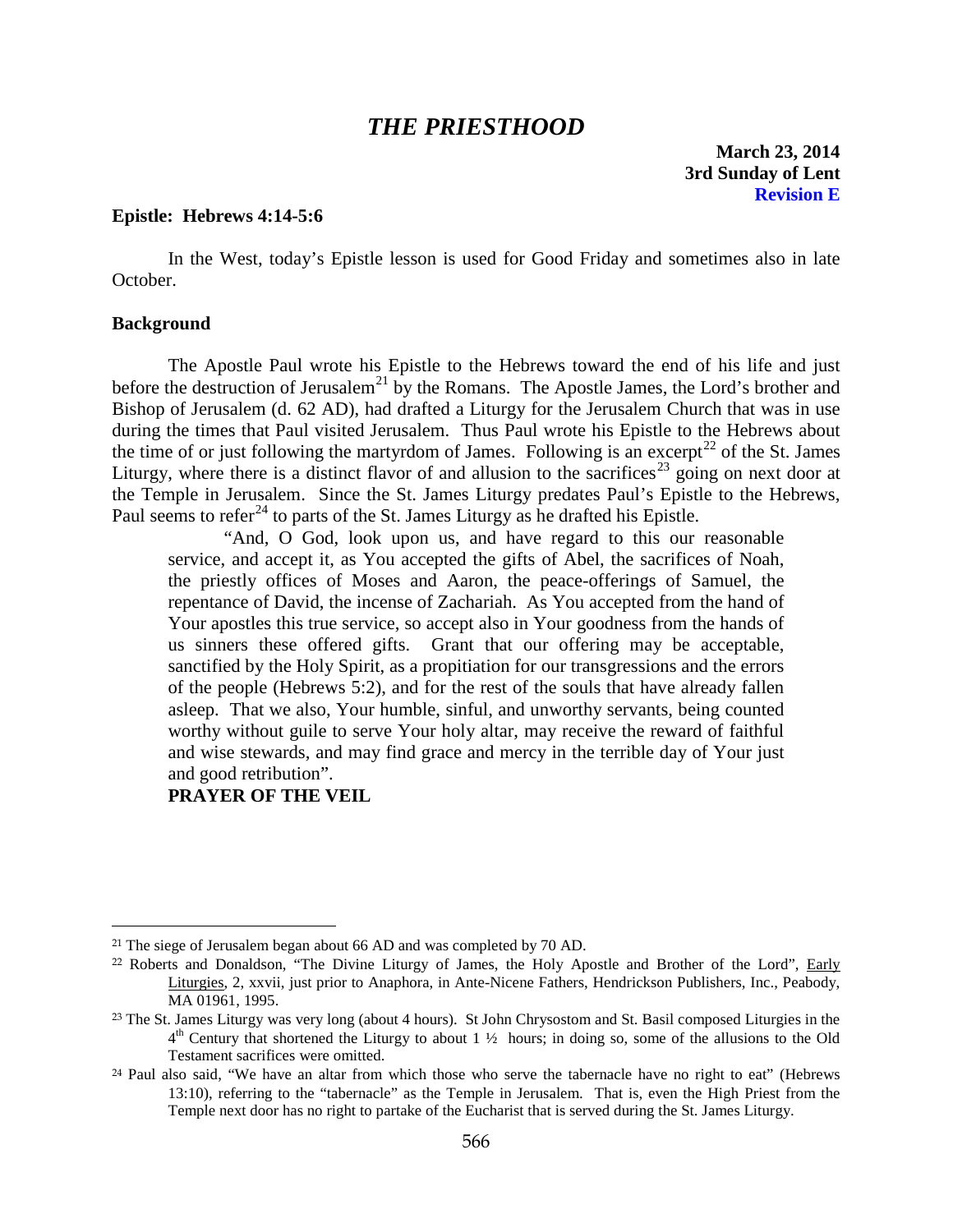"We thank You, O Lord our God, that You have given us boldness for the entrance to Your holy places, which You have renewed to us as a new and living way through the veil<sup>[25](#page-17-0)</sup> of the flesh of Your Christ. We therefore, being counted Copyright © Mark Kern 2006

worthy to enter into the place of the tabernacle of Your glory, and to be within the veil, and to behold the Holy of Holies, cast ourselves down before Your goodness".

"Lord, have mercy on us! Since we are full of fear and trembling, when about to stand at Your holy altar, and to offer this dread and bloodless sacrifice for our own sins and for the errors of the people (Hebrews 5:1-2), send forth, O God, Your good grace, and sanctify our souls, and bodies, and spirits. Turn our thoughts to holiness, that with a pure conscience we may bring to You a peaceoffering, the sacrifice of praise":

### **(ALOUD.)**

"By the mercy and loving-kindness of Your only-begotten Son, with whom You are blessed, together with Your all-holy, and good, and quickening Spirit, now and always":

### **THE PEOPLE**

"Amen".

### **THE PRIEST**

"Peace be to all".

### **THE DEACON**

"Let us stand reverently; let us stand in the fear of God, and with contrition; let us attend to the holy communion service, to offer peace to God".

## **THE PEOPLE**

"The offering of peace, the sacrifice of praise".

### **THE PRIEST**

 $\overline{a}$ 

[*A veil is now withdrawn from the oblation of bread and wine*.]

"And uncovering the veils that darkly invest in symbol this sacred ceremonial, reveal it clearly to us; fill our intellectual vision with absolute light, and having purified our poverty from every pollution of flesh and spirit, make it worthy of this dread and awful approach. For You are an all-merciful and gracious God, and we send up the praise and the thanksgiving to You, Father, Son, and Holy Spirit, now, and always, and forever".

The St James Liturgy is not used very much today, perhaps because it is about 4 hours long. Instead the St John Chrysostom Liturgy (about 75 minutes) or the St Basil Liturgy (about 90 minutes) are used, where these two liturgies were drafted in the  $4<sup>th</sup>$  Century in an effort to shorten the St James Liturgy.

The subject of the Epistle Lesson is the priesthood, but there are several priesthoods mentioned in the Scriptures: the Levitical priesthood, the Melchizedek priesthood, the priesthood

<span id="page-17-0"></span><sup>25</sup> There are two "veils" referred to. One is the veil that covers the oblation (the bread and wine). The other is the veil in front of the altar, which represents the veil separating the Holy of Holies from the Holy Place in the Temple.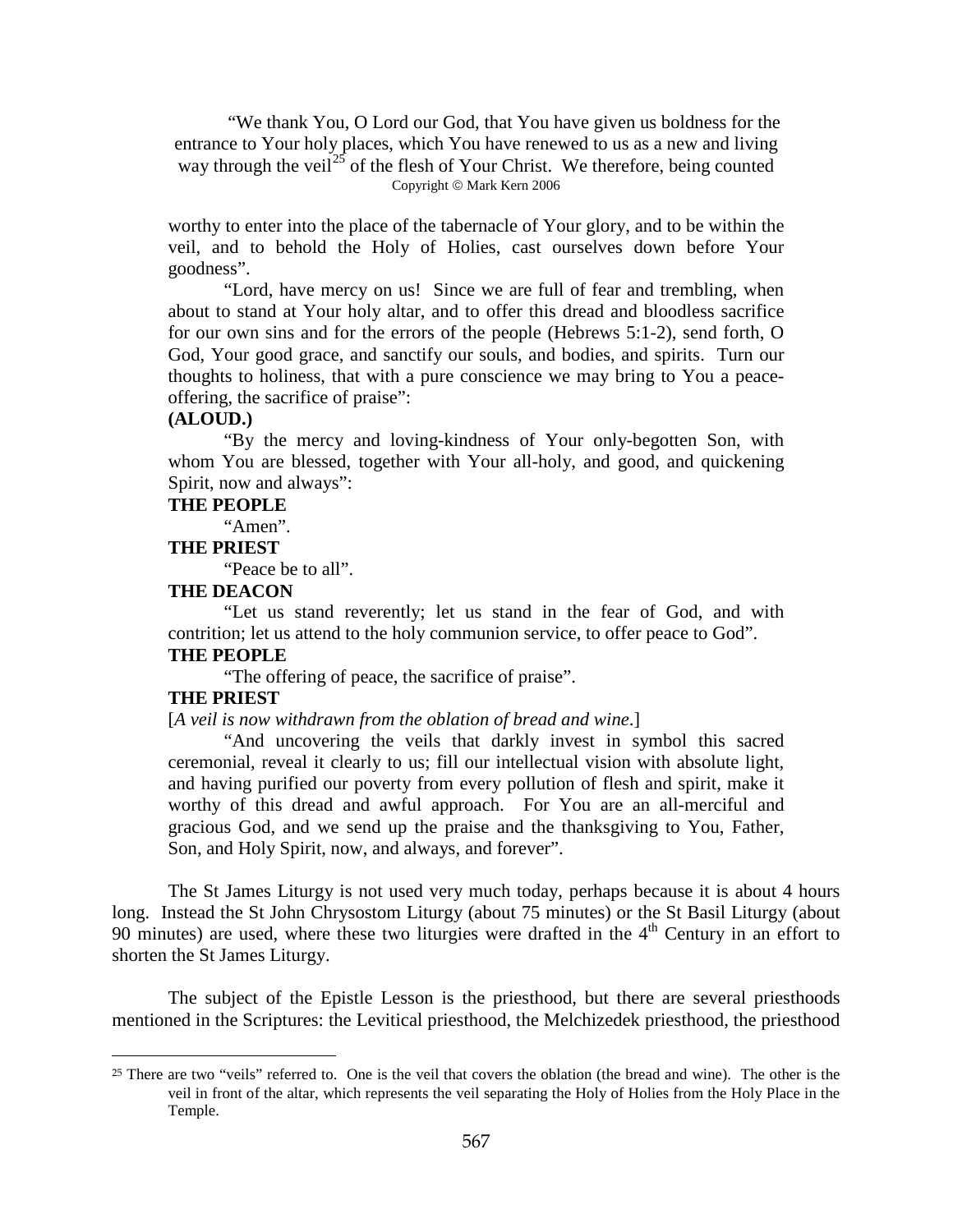in the Church and the Priesthood of Believers. And each of these kinds of priesthood needs to be understood in terms of the Cross. As one serves as a priest, one takes up his Cross in some respect.

### <span id="page-18-0"></span>**The Levitical Priesthood**

Prior to Moses, the priests were the heads of families. For example, the Patriarchs, beginning with Adam and Abel (Genesis 4:4), served as a priest, performing priestly duties that were later limited to the Levities.

| Abel | Genesis 4:3-5                                    | Isaac Genesis $26:25$                |
|------|--------------------------------------------------|--------------------------------------|
| Noah | Genesis $8:20-22$                                | Jacob   Genesis 33:20, 35:1-2, 35:14 |
|      | Abraham   Genesis 12:7, 13:18, 15:7-10, 17   Job | Job 1:4-5                            |

When Israel was in Egypt, Joseph married the daughter of the priest of On (pronounced: "Own") and showed special favor to the Egyptian priests during the famine (Genesis 41:45, 50, 46:20, 47:26).

Moses was born of the tribe of Levi (Exodus 2:1-10) and was educated in all the learning of the Egyptians (Acts 7:22), which included priestly activities also. Moses married Zipporah, the daughter of Jethro, the priest of Midian, where Midian was one of the sons of Abraham by Keturah (Genesis 25:1-4). We may be inclined to think of the Gentile nations as utterly pagan and knowing nothing of God. But this only became so as the Gentile nations got into idolatry and the worship of demons (Deuteronomy 32:16-17).

After the Exodus, the plan was for all the firstborn in each household to serve the Lord as priests (Exodus 13:1-3, 11-16). The intended result was for Israel to be God's special treasure among all peoples of the earth and a kingdom of priests and a holy nation (Exodus 19:4-6). That intent hasn't changed and the church has become what God intended for Israel (1 Peter 5:9, Revelation 1:6, 5:10). But the firstborn proved to be unfaithful to God.

When Moses went up Mt. Sinai to receive the Law from God, the people built the Golden Calf, thinking Moses died in the smoke, thunder and lightning (Exodus 19:16-20, 32:1). When Moses returned to find idolatry and the people out of control (Exodus 32:25-26), Moses called for "whoever is for the Lord, come to me". Only the Levities responded, not the firstborn of every tribe! Therefore, the Lord chose the Levities as priests instead of the firstborn of every family (Numbers 3:12-13, 41; 8:14-19).

By the  $1<sup>st</sup>$  Century, the Sanhedrin was in charge of determining who was qualified to be a priest, and met daily regarding new candidates. Two principal issues were considered: Was the candidate of the tribe of Levi? And did he have any physical deformity? (Leviticus 21:17-23). Regarding descent, all genealogical records were kept in the Temple, and so a careful search was possible. This was how the genealogies of Jesus were obtained as recorded in Matthew 1:1-17 and Luke 3:23-38. Regarding deformity, Jewish tradition had added to the list given in Leviticus 21.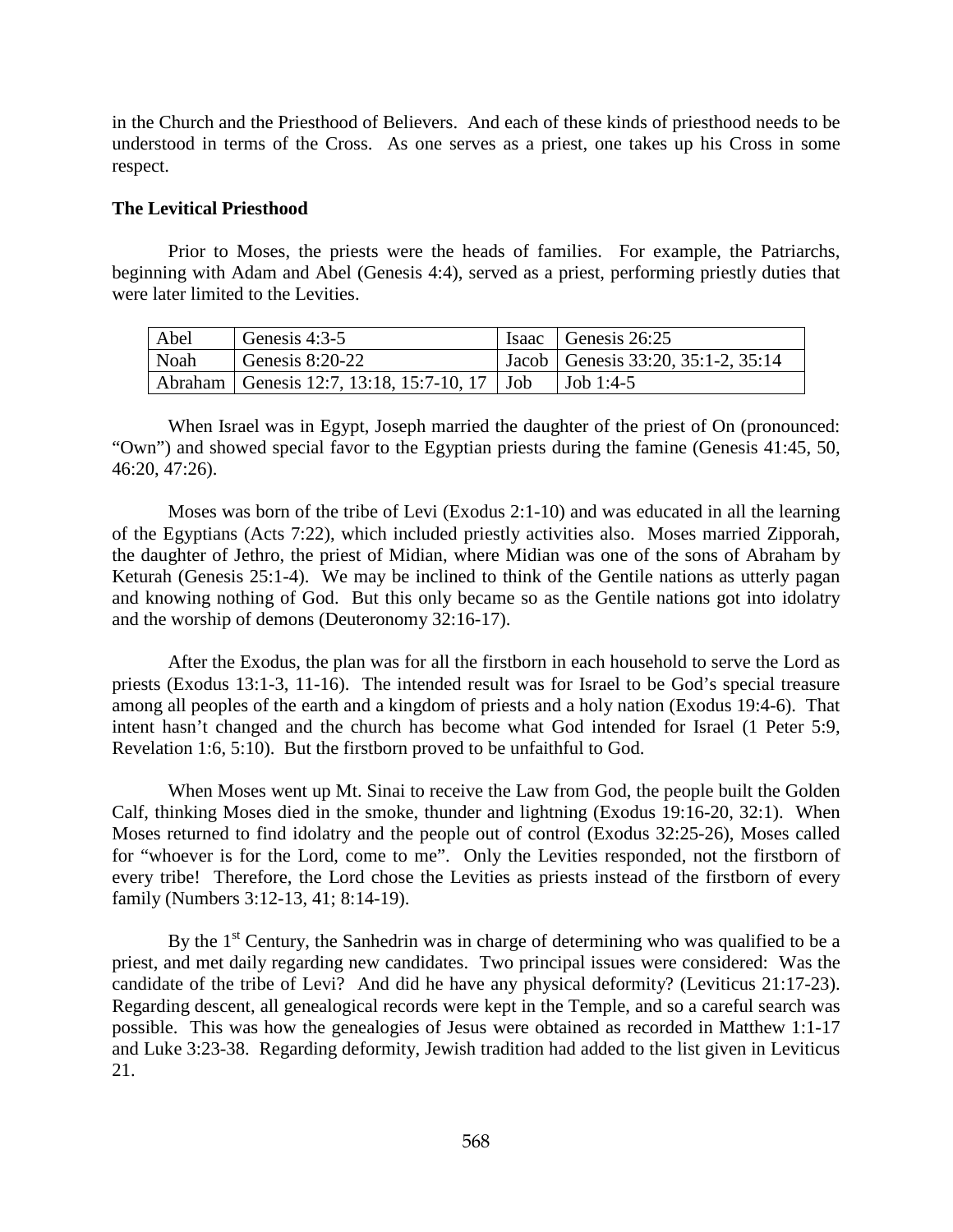#### <span id="page-19-0"></span>**The Melchizedek Priesthood**

In contrast to the Levitical Priesthood, the Epistle lesson speaks of the Melchizedek Priesthood. Details of the Melchizedek Priesthood are the subject of the Orthodox Feast of the Presentation of the Lord in the Temple<sup>[26](#page-19-1)</sup>. Much debate has been generated on the identity of Melchizedek.

Paul pointed out that the lesser, Abraham, is always blessed by the greater, Melchizedek (Hebrews 7:7). Was Melchizedek an angel? The giving of a tithe by Abraham was an acknowledgment by Abraham that Melchizedek's priesthood was of God, and Abraham seemed to recognize Melchizedek as someone greater than himself, since the tithe was customarily presented to Deity (Lev. 27:30-32, Deut. 26:12-15). While angels' appearance often resembles that of the Son of God, angels are not spoken of as priests but as messengers ("Angel" means messenger) and as deacons (Hebrews 1:14, Greek text).

Ambrose stated<sup>[27](#page-19-2)</sup> that Melchizedek was not an angel but was a holy man and a priest of God who prefigured Christ as a "type" or a shadow of the Truth. Cyprian of Carthage stated<sup>[28](#page-19-3)</sup>,

"Melchizedek bore a type of Christ; He offered bread and wine and blessed Abraham. Who is more of a priest of the Most High God than our Lord Jesus Christ is, Who offered Himself as a sacrifice to God the Father. He offered the very same thing that Melchizedek offered; that is, bread and wine, that is, His body and blood".

The person Melchizedek was tied intimately with the person of the Messiah in Old Testament prophecy and in  $1<sup>st</sup>$  Century expectation. Referring to the messianic expectation, Jesus asked the Pharisees a question, "What do you think about the Messiah? Whose Son is He?" They answered, "The Son of David." Jesus replied, "How then does David in the Spirit call Him Lord, saying 'The Lord said to My Lord, sit at My Right Hand till I make Your enemies Your footstool' (Psalms 110:1)? If David then calls Him 'Lord', how is He his Son?" This was very embarrassing for them and no one dared question Jesus any more (Matthew 22:41-46). The answer, of course, is that Christ is the Son of God in His Person and the Son of David in His humanity.

Thus everyone agreed that Psalm 110 was addressing the Messiah. In this light, Psalm 110 also states, "The Lord has sworn and will not change His mind. Thou art a priest forever according to the order of Melchizedek" (Psalm 110:4). Paul quoted this in saying that Jesus fulfilled the prophecy of David in becoming High Priest according to the Order of Melchizedek (Hebrews 5:6, 10; 6:20; 7:21). The prophet Zachariah also foretold that Messiah would be both a ruler (i.e. King) and a priest (Zachariah 6:12-13). In His genealogy, Jesus descended from both the kings of Judah (Matthew 1:6-12), and from the high priest Aaron[29](#page-19-4).

<span id="page-19-1"></span><sup>&</sup>lt;sup>26</sup> For more details, see Mark kern, *The Feast of the Presentation of the Lord in the Temple*, Unpublished Work, St Athanasius Press, 2000, where the Feast of the Presentation of the Lord is celebrated on February 2<sup>nd</sup>.

<span id="page-19-2"></span><sup>27</sup> Ambrose of Milan, Of the Christian Faith, III, xi, 87-89.

<span id="page-19-3"></span><sup>28</sup> Cyprian of Carthage, Epistles, Lxii, 4.

<span id="page-19-4"></span><sup>&</sup>lt;sup>29</sup> We can see this by noting that the Virgin Mary was related to Elizabeth (Luke 1:36), who was of the daughters of Aaron (Luke 1:5).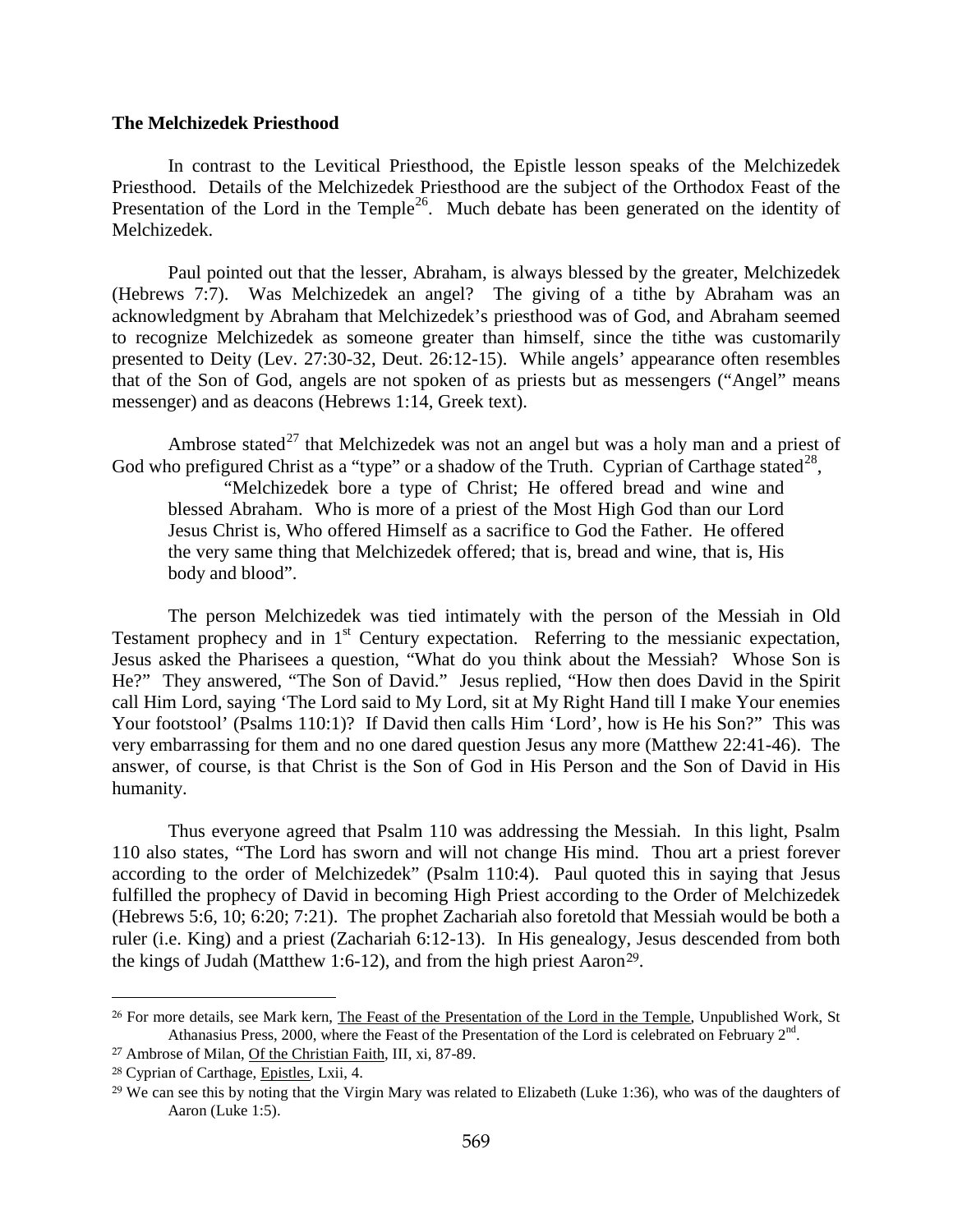Paul used the figure of Melchizedek to compare the Levitical priesthood to that of Christ. In doing so, he described Melchizedek as having no father and mother, no genealogy and neither beginning of days nor end of life (Hebrews 7:3, 6, 16). John Chrysostom stated<sup>[30](#page-20-1)</sup> that when Paul described Melchizedek in these terms, he was speaking in comparison to the Levitical priesthood, and he meant that information about Melchizedek's parents, his birth and his death wasn't available, never having been written down. Records that were kept in the Temple in Jerusalem for determining the Levitical priests would not include Melchizedek if he were not a descendant of Shem. Similarly, genealogical records for Job, a descendant of Esau, were not kept in the Temple either. The point was that if Melchizedek was greater than Abraham and was a type of Christ, then Christ is far greater than Abraham, the priesthood of Christ is far greater than the Levitical priesthood, and genealogies are irrelevant.

### **Christ as Priest without Sin**

<span id="page-20-0"></span>Like the Levitical priesthood, Christ was made completely human, just like us. Paul stated, "For we do not have a High Priest who cannot sympathize with our weaknesses, but was in all points tempted as we are, yet without sin" (Hebrews 4:15). In defining what "without sin" means, the "passions" of the flesh are defined as those longings that lead to sin. Gregory of Nyssa stated<sup>[31](#page-20-2)</sup> that Christ had the longings, but He did not follow them to lead to sin.

"'Passion' is that which tends to sin. We give the name of 'passion' only to that which is opposed to the virtuous unimpassioned state, and we believe that Christ, Who granted us salvation, was at all times devoid of this, Who 'was in all points tempted as we are yet without sin' (Hebrews 4:15). That, which is truly passion, is a diseased condition of the will; Christ was not a partaker of this. 'He did no sin, neither was guile found in His mouth'" (1 Peter 2:22).

"By a kind of customary abuse of terms, the peculiar attributes of our nature are called by the same name of 'passion'. Of these, we confess, the Lord did partake, such as birth, nourishment, growth, sleep and toil. He experienced all those natural dispositions which the soul experiences with regard to bodily inconveniences, the desire for that which is lacking, when the longing passes from the body to the soul, the sense of pain, the dread of death, etc. Except He did not follow these longings to lead to sin!"

John Cassian stated<sup>[32](#page-20-3)</sup> the same thing about Christ, but referred to the "longing" of the flesh as an appetite.

"Our Lord Jesus Christ, though declared by the Apostle's word to have been tempted in all points as we are, is yet said to have been 'without sin', i.e., without the infection of this appetite, as He knew nothing of incitements of carnal lust, with which we are sure to be troubled even against our will and without our knowledge".

<span id="page-20-1"></span><sup>30</sup> John Chrysostom, Homilies on Hebrews, XII, 3.

<span id="page-20-2"></span><sup>&</sup>lt;sup>31</sup> Gregory of Nyssa, Against Eunomius, VI, 3.

<span id="page-20-3"></span><sup>32</sup> John Cassian, Conference of Abbot Serapion, I, v, 5.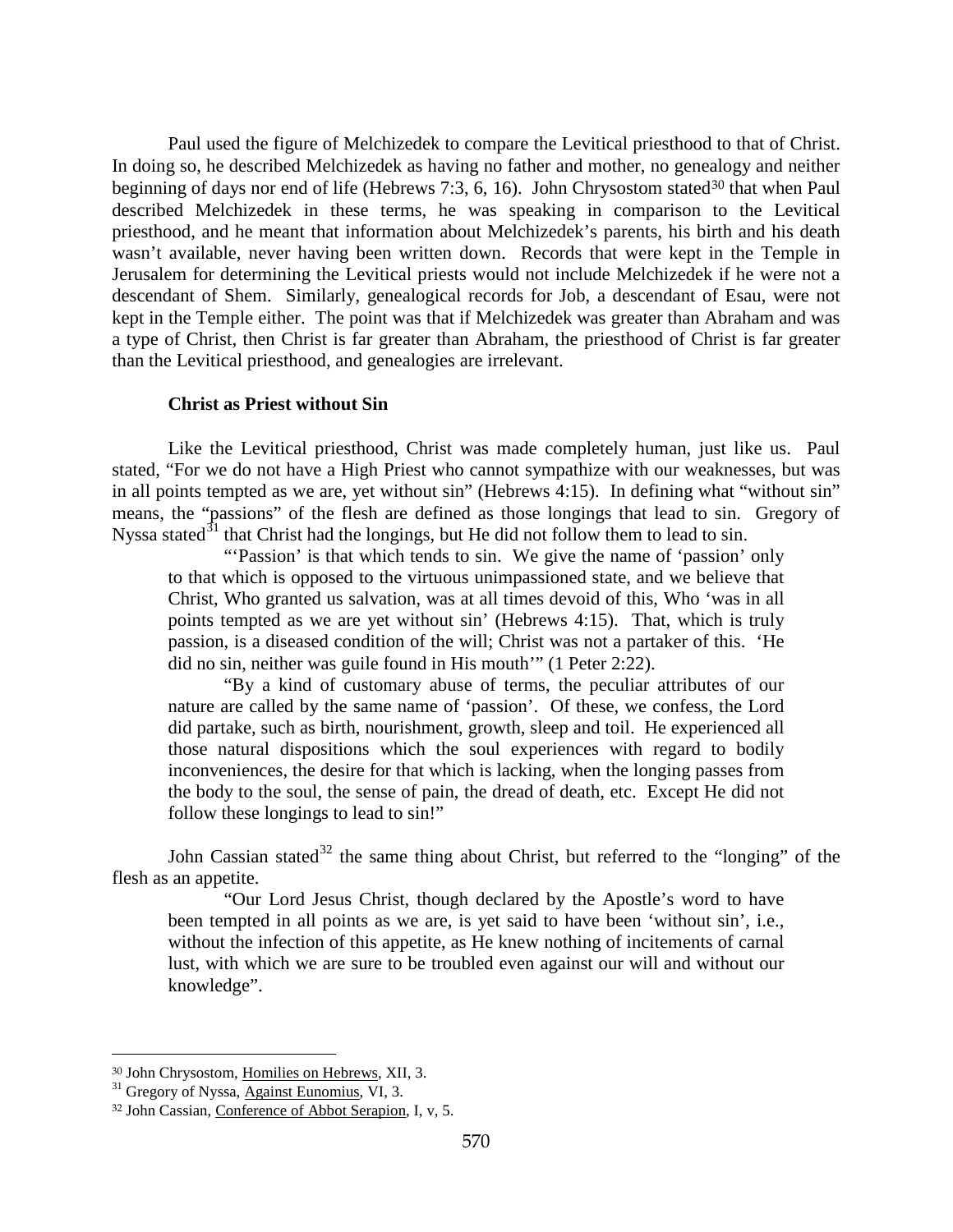Cyril of Jerusalem noted<sup>[33](#page-21-0)</sup> the dual role of Christ, both saving and ruling over His people as a king, and serving them as a priest. Joshua and Aaron pre-figure Him in these roles.

"Jesus is called by two names, Jesus Christ; Jesus, because He saves, and Christ, because He is a Priest. Knowing this, the inspired Prophet Moses conferred these two titles on two men distinguished above all: his own successor in the government, Hoshea (Numbers 13:8, 16), renamed Jesus<sup>34</sup>. His own brother Aaron he surnamed Christ<sup>35</sup>, that by two well-approved men he might represent at once both the High Priesthood, and the Kingship of the One Jesus Christ who was to come. For Christ is a High Priest like Aaron; since He 'glorified not Himself to be made a High Priest, but He that spoke to Him, You are a Priest forever after the order of Melchizedek' (Psalm 110:4; Hebrews 5:6, 10; 6:20). And Jesus (i.e. Joshua) the son of Nun was in many things a type of Him. For when he began to rule over the people, he began from Jordan, where Christ did also, after He was baptized, and began to preach the gospel".

Ambrose of Milan noted $36$  that just as Aaron the High Priest did not take the priesthood upon himself, neither did Christ. The true meaning of Melchizedek's lack of genealogy is the prefiguring of Christ. As Melchizedek was described as without father and mother, so Christ was without (human) father in His humanity and without mother in His Deity.

"Christ did not honor Himself to be made a High Priest, but He honored Him Who spoke to Him. The Father said, 'You are My Son, this day have I begotten You'. He also said, 'You are a Priest forever after the order of Melchizedek' (Hebrews 5:5-6). Since He was the type of all future priests, He took our flesh upon Him, that 'in the days of His flesh He might offer prayers and supplications with a loud voice and tears. By those things which He suffered, though He was the Son of God, He might seem to learn obedience, which He taught us, that He might be made to us the Author of Salvation?' (Hebrews 5:8-9) And at last when His sufferings were completed, as though completed and made perfect Himself, He gave health to all and He bore the sin of all".

"And so He Himself also chose Aaron as priest, that not the will of man but the grace of God should have the chief part in the election of the priest (Numbers 16:40). Aaron did not voluntarily offer himself, nor take it upon himself; this was the vocation from heaven that he should offer gifts for the sins of those who sinned, for He Himself, it is said, bears our weakness (Hebrews 5:2). No one ought to take this honor upon himself, but they are called of God, as was Aaron (Hebrews 5:4), and so Christ did not demand, but received the priesthood".

"The succession derived through family descent from Aaron, and contained heirs of the family rather than sharers in his righteousness. There came, after the likeness of that Melchizedek, the true Melchizedek, the true King of peace, the true King of righteousness. This is the interpretation of the Name, 'without father, without mother, without genealogy, having neither beginning of

<span id="page-21-0"></span><sup>33</sup> Cyril of Jerusalem, Catechetical Lectures, X, 11.

<span id="page-21-1"></span><sup>&</sup>lt;sup>34</sup> The name Jesus (Greek *Yesous*) was the 1<sup>st</sup> Century pronunciation of the ancient name Joshua (Hebrew *Yehoshua*).

<span id="page-21-2"></span><sup>35</sup> "Christ" means Anointed.

<span id="page-21-3"></span><sup>36</sup> Ambrose of Milan, Epistles, LVIII, 47-49.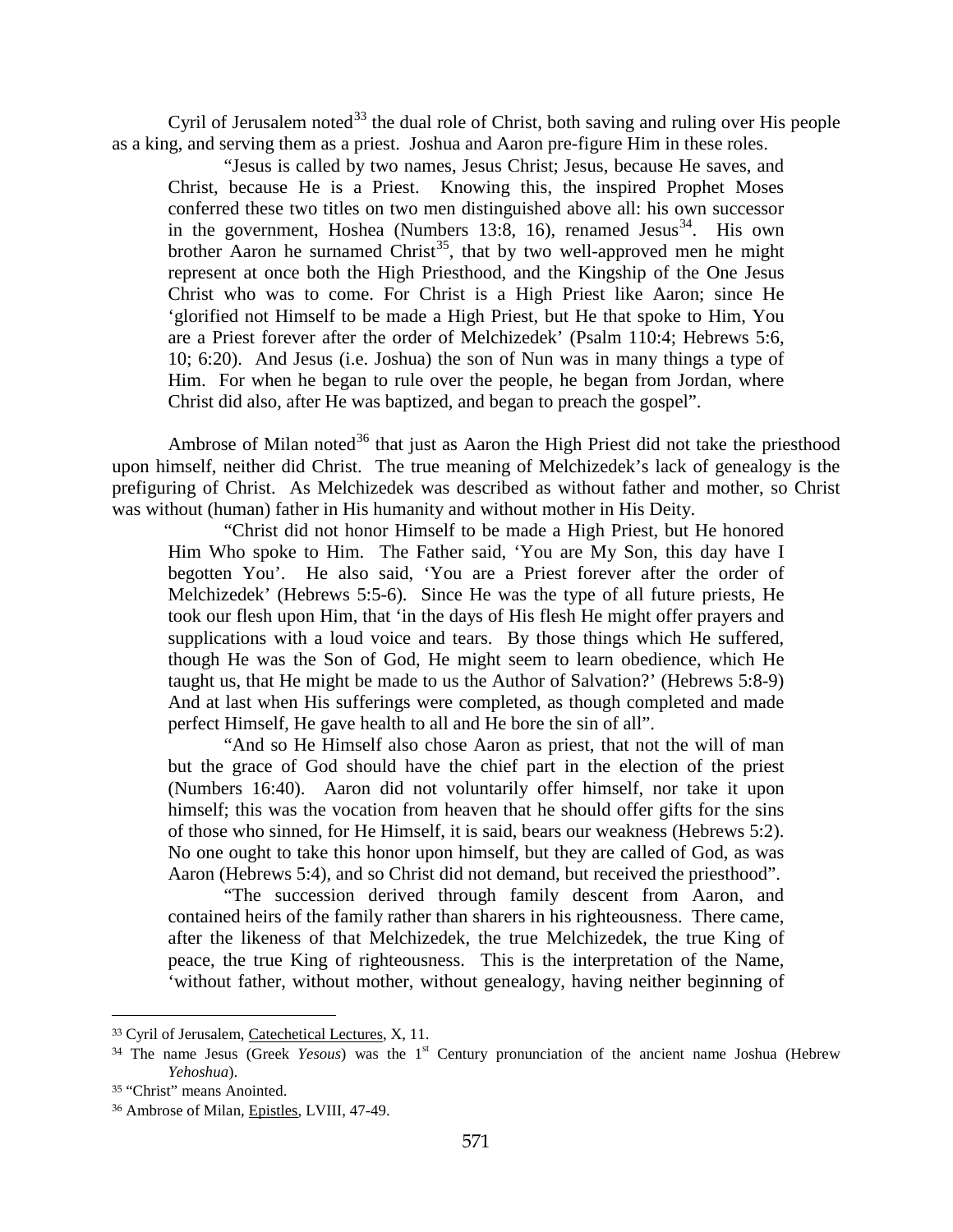days nor end of life' (Hebrews 7:3), which also refers to the Son of God, Who in His Divine Generation had no mother, and was in His Birth of the Virgin Mary without a father. He was begotten before the ages of the Father alone, born in this age of the Virgin alone, and certainly could have no beginning of days seeing He 'was in the beginning' (John 1:1-2). And how could He have any end of life, Who is the Author of life to all? He is 'the Beginning and the Ending'" (Revelation 1:8).

"But this also refers to Him as an example: a priest ought to be without father and without mother, since in him it is not nobility of family, but holiness of character and pre-eminence in virtue, which is elected".

### **The Priesthood of Believers**

<span id="page-22-0"></span>In the Epistle lesson, Christ is referred to as our High Priest (Hebrews 4:14-15, 5:5-10, 2:17, 6:20, 7:26). But a high priest, in the Old Testament context, has a great deal of fellow priests whom He is in charge of. This is not a recent development; it was formalized by Moses and Aaron and has roots going back earlier with the Patriarchs.

At the time the Lord led Israel out of Egypt, it was His intent that His people would be a kingdom of priests (Exodus 19:6). After stating this to His people, He gave them the Law (Exodus 20:1-18), where the intent of the Law with all its ordinances was to bring us to Christ (Galatians 4:24, Romans 10:4). Thus, our future in glory involves our being kings and priests of God the Father and of Christ (Revelation 1:6, 5:10, 20:6).

In our economy, the Church has been given the keys of the Kingdom of Heaven. Whatever the Church, in faith, binds on earth will be, having been bound in heaven and whatever the church looses on earth will be, having been loosed in heaven (Matthew 16:19, 18:18). To illustrate this, the Lord gave an example of a brother who sins against his fellow brother. He counseled us to confront him and tell him his fault. If he repents, great; if not, He counseled us to take one or two others that "by the mouth of two or three witnesses every word may be established" (Deuteronomy 17:6, 19:15). If the errant brother refuses to hear them, He said, take it to the Church. If he refuses to hear the Church, let him be to you like a heathen and a tax collector. And this will be bound in heaven (Matthew 18:15-18).

In doing this, we are guarding the Lord's holiness, since members of the Church are members of Christ (1 Corinthians 6:15-20). If we refuse to do this, the Lord Himself will take action. Some examples are the refusal of the High Priest Eli to correct his evil sons (1 Sam. 2-4), and the warnings to the seven Churches in Asia (Revelation 2-3).

Within the Church, we are instructed to "obey those who rule over us and be submissive, for they watch out for our souls as those who must give account" (Hebrews 13:17). We are instructed to "follow their faith, considering the outcome of their conduct" (Hebrews 13:7, see also 1 Peter 5:5). Just as Elisha referred to Elijah as "father" (2 Kings 2:12), so we refer to our priest in the Church as "father". For more discussion on this, see the special Feast Day for Hierarchs.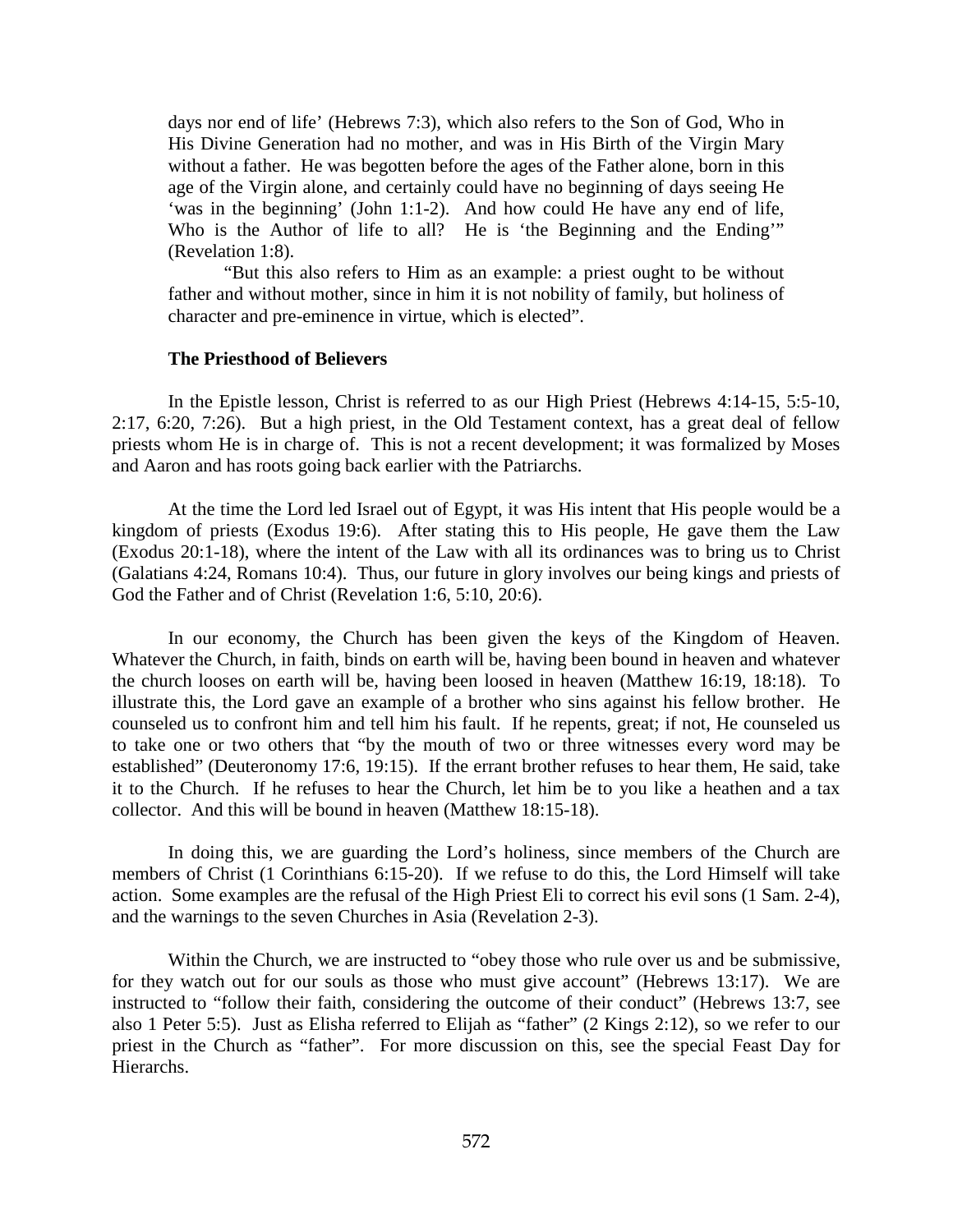Referring to the priest watching out for our souls, John Chrysostom said  $37$  that the priests' role is like the helmsman on a ship. Regarding responsibility, the priests sit, not on Moses' seat, but that of Christ.

"While the steersman continues in good courage, the crew also will be in safety. But if their reviling him and showing ill will against him tire him out, he cannot watch equally well, or retain his skill; and without intending it, throws them into ten thousand mischiefs. So too the priest; if he enjoys honor from you, will be able well to order your affairs. But if you throw them into despondency, you weaken their hands and render them, as well as yourselves, an easy prey to the waves, although they are very courageous. Consider what Christ said concerning the Jews. 'The Scribes and the Pharisees sit on Moses' seat (Exodus 18:13); therefore whatever they tell you to observe, that observe and do' (Matthew 23:2). Now we do not say 'the priests sit on Moses' seat' but 'on that of Christ'; for they have successively received His doctrine.

#### **Priests in the Church**

<span id="page-23-0"></span>In the New Testament, Paul and Barnabas, (and Paul and Silas) appointed presbyters (Greek *presbuteros*) at the Churches they established (Acts 14:23, 20:17, 1 Timothy 4:14, 5:17, Titus 1:5). The Greek word *presbuteros* implies elders and the word is used to refer to the elders (or presbyters) of the Church in Jerusalem (Acts 11:30, 15:2-6, 15:22-23, 16:4, 21:18) and to the Jewish elders who opposed Paul and crucified Christ (Matthew 21:23, 26:3, 26:57, Acts 23:14, 24:1, 25:15). Thus, government in the Church was patterned after that in Jewish society. Today the terms presbyter and priest are used interchangeably in the Orthodox Church and also in some Western Churches.

The Epistle lesson refers to Christ in His role as High Priest according to the order of Melchizedek (Hebrews 5:5-6). Many of the characteristics of our High Priest also apply to priests in the Church who serve under His direction. For example, a priest:

- Is appointed for men in things pertaining to God (5:1)
- Offers gifts and sacrifices for sins  $(5:1)$ ; e.g. in the Eucharist and Liturgy
- Has compassion on those who are ignorant and going astray (5:2, 4:15); e.g. during confession
- Is himself also subject to weakness  $(5:2)$
- Does not take this honor to himself, but is called (5:4-5)
- Deals with holding fast our confession (4:14); e.g., the Creed, etc.
- Administers mercy and grace to help in time of need (4:16).

Roberts and Donaldson, editors of The Ante-Nicene Fathers, point out<sup>[38](#page-23-2)</sup> that when the priest in the Church "offers gifts and sacrifices for sins" (Hebrews 5:1) during the Liturgy, he does not crucify Christ all over again. He does this in remembrance of the sacrifice offered once

<span id="page-23-2"></span><span id="page-23-1"></span><sup>&</sup>lt;sup>37</sup> John Chrysostom, <u>Homilies on John</u>, LXXXVI, 4.<br><sup>38</sup> Roberts and Donaldson, "Elucidation 1 after Epistle 82 of Cyprian", in <u>Ante-Nicene Fathers</u>, Volume 5, Hendrickson Publishers, Peabody MA, 1995, p. 409.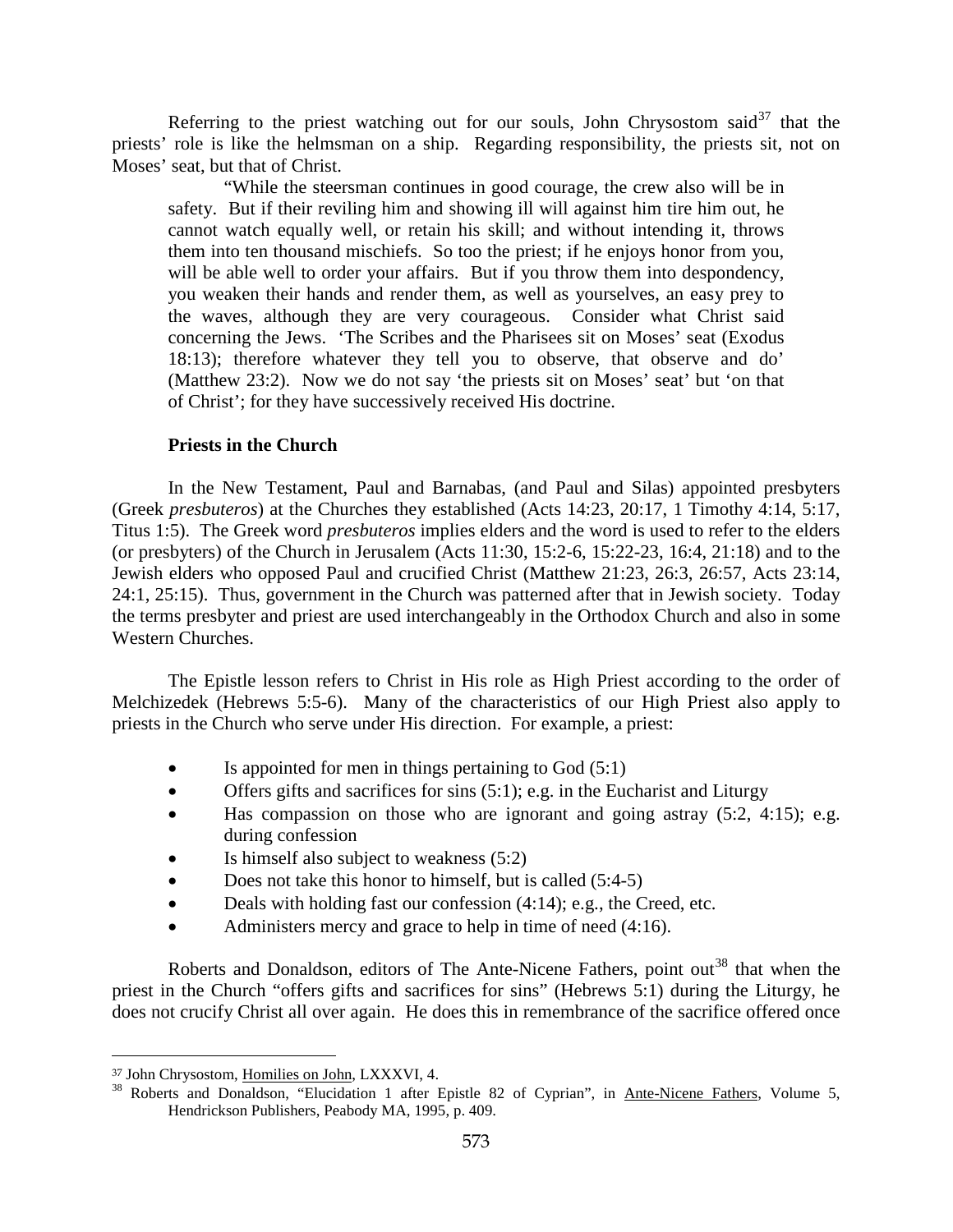for all (Hebrews 7:27, 10:10). Later teaching of the Latin Church at the Council of Trent (1545- 1563) stated that the Eucharist, besides being a commemoration of the sacrifice affected on the Cross, is also truly a propitiatory sacrifice, by which God is appeased, and rendered propitious to us. The Latin Church, even as late as the  $9<sup>th</sup>$  Century, did not teach this.

From Apostolic tradition, the priest in the Church, who was ordained by the Bishop, had certain duties. Priests were called, and did not take this honor to themselves. Those that tried to take that honor to themselves brought down on themselves severe and sudden punishment from the Lord. According to tradition,

"We do not permit<sup>[39](#page-24-1)</sup> the laity to perform any of the offices belonging to the priesthood; for instance, neither the sacrifice, nor baptism, nor the laying on of hands, nor the blessing, for 'no one takes this honor to himself, but he that is called of God' (Hebrews 5:4). For such sacred offices are conferred by the laying on of the hands of the bishop. But a person to whom such an office is not committed, but he seizes it for himself, he shall undergo the punishment of king Uzziah".

"Saul, when he had offered $40$  without Samuel (1 Samuel 13:8-14), was told, 'You have acted foolishly' (1 Samuel 13:13); so every person among the laity, doing anything without the priest, labors in vain. As Uzziah the king, who was not a priest, and yet wanted to exercise the functions of the priests in offering incense, was smitten with leprosy for his transgression (2 Chronicles 26:16-21); so every layperson shall be punished who despises God, and is so mad as to affront His priests, and unjustly to snatch that honor to himself. We should imitate Christ, 'who didn't glorify Himself to be made a high priest' (Hebrews 5:5), but waited till He heard from His Father. 'The Lord has sworn, and will not repent, You are a priest forever, after the order of Melchizedek' (Psalm 110:4). If, therefore, Christ did not glorify Himself without the Father, how dare any man thrust himself into the priesthood, who has not received that dignity from his superior, and do such things, which it is lawful only for the priests to do? Were not the followers of Korah, even though they were of the tribe of Levi, consumed with fire, because they rose up against Moses and Aaron (Numbers 16:35), and meddled with such things as did not belong to them? Dathan and Abiram went down into hell (Numbers 16:31-34); and the rod that budded put a stop to the readiness of the multitude, and demonstrated (Numbers 17:1-9, Hebrews 9:4) who was the high priest ordained by God".

### **Coming to Our Priest, We Come to God**

<span id="page-24-0"></span>Just prior to the Epistle lesson, Paul states, "For the Word of God is living and powerful and sharper than any two-edged sword, piercing even to the division of soul and spirit, and of joints and marrow, and is a discerner of the thoughts and intents of the heart. And there is no creature hidden from His sight, but all things are naked and open to the eyes of Him to whom we must give account"  $(4:12-13)$ . John Chrysostom explained<sup>[41](#page-24-3)</sup> the term "naked and open":

<span id="page-24-1"></span><sup>39</sup> Constitutions of the Holy Apostles, III, I, 10.

<span id="page-24-2"></span> $40\overline{\text{Constraints}}$  of the Holy Apostles, II, iv, 27.

<span id="page-24-3"></span><sup>41</sup> John Chrysostom, Homilies on Hebrews, VII, 2.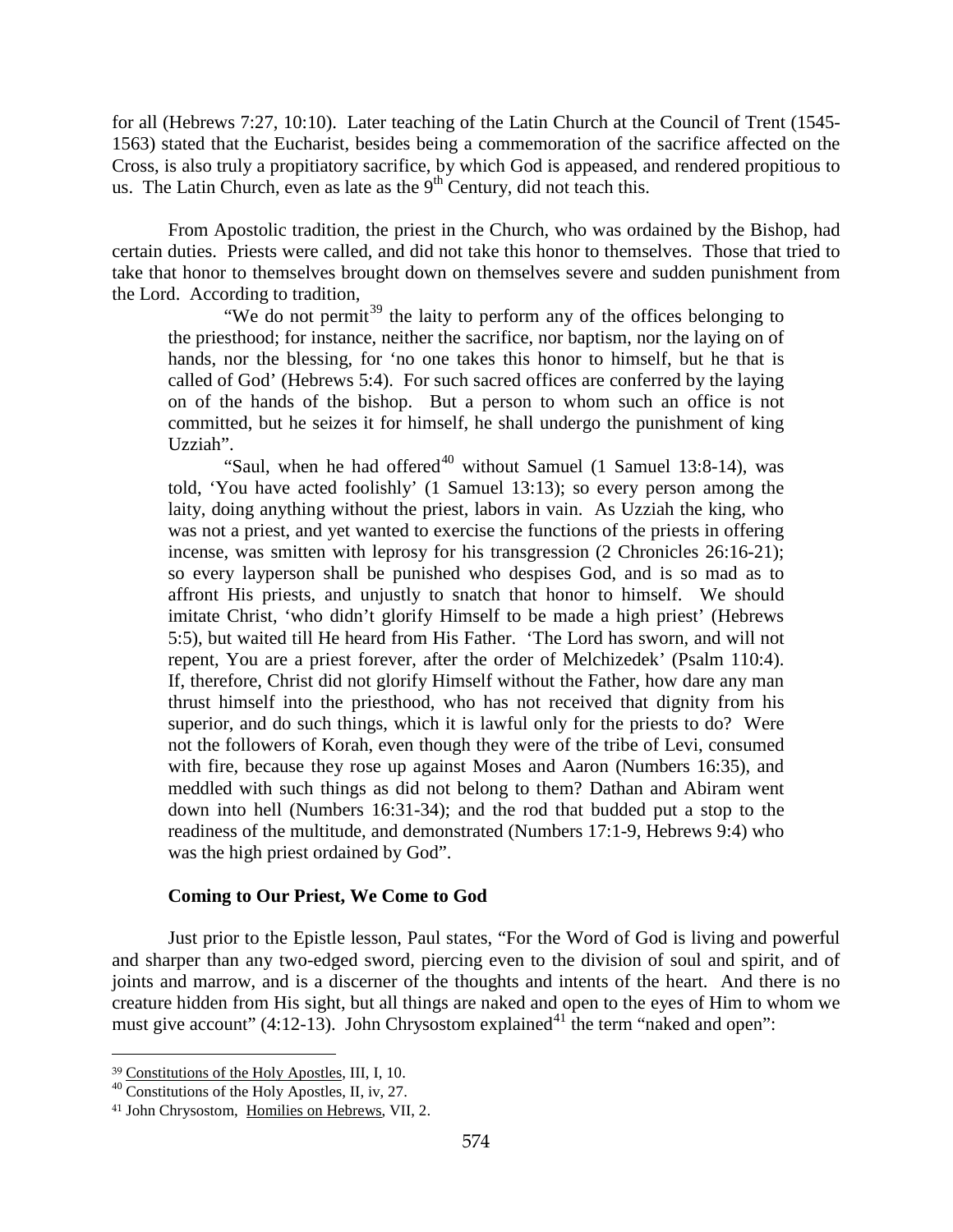"It is a metaphor from the skins which are drawn off from the (Old Testament sacrificial) victims. For as in that case, when a man has killed them, and has peeled the skin from the flesh, he lays open all the inward parts and makes them visible to our eyes. So also do all things lie open before God".

When we come to our priest for confession, we come to the Word of God and all things are laid open. Here we can bare our soul because we are coming to the throne of Grace (4:16) in order that we might obtain mercy at the throne of Judgment. The priest is not the Word of God himself, but through the Church, he has been given the keys of the Kingdom of Heaven (Matthew 16:19). And as the body is connected to the Head, so the priest administers the Word of God.

John Chrysostom stated<sup>[42](#page-25-1)</sup> that we should approach the throne of Grace now, before it becomes a throne of Judgment later.

"The throne of grace (4:16) spoken of is the royal throne concerning which the Psalmist said, 'the Lord said to My Lord, sit at My Right Hand until I make Your enemies Your footstool' (Psalm 110:1). We should approach boldly because now it is a throne of Grace and not a throne of Judgment. If we approach now, we will receive both Grace and mercy, for we approach 'in due season' (2 Corinthians 6:2, Galatians 6:9, James 5:7). If we approach then, no longer will we receive it".

#### <span id="page-25-0"></span>**All Believers are Priests**

The Apostle Peter referred to us as "living stones, a spiritual house, a royal priesthood, who offer up spiritual sacrifices acceptable to God through Jesus Christ" (1 Peter 2:5). He continued: we are a "chosen generation, a royal priesthood, a holy nation, His own special people, that we may proclaim the praises of Him who called us out of darkness into His marvelous light; who once were not a people but are now the people of God, who had not obtained mercy but now have obtained mercy" (1 Peter 2:9-10).

These same things that Peter said about the church -- and the Gentile Church at that - were told to Moses and the Israeli nation just before the giving of the Law on Mt. Sinai, "If you will indeed obey My voice and keep My covenant, then you shall be My own special treasure among all the peoples, for all the earth is Mine, and you shall be to Me a kingdom of priests and a holy nation" (Exodus 19:5-6). The result of the Lord's word to Moses and Israel in the wilderness was the Levitical Priesthood. The Lord's intent has now been fulfilled in us.

There are many aspects to this. We "continually offer the sacrifice of praise to God, that is, the fruit of our lips, giving thanks to His Name" (Hebrews 13:15, Ephesians 5:20). This is comparable to the "peace offering with thanksgiving" about which the Lord instructed Moses in the wilderness (Leviticus 7:11-14). We also can offer our bodies as "a living sacrifice, holy, acceptable to God, which is our reasonable service" (Romans 12:1); this is comparable to the whole burnt offering (Numbers 28). John Chrysostom stated $43$ ,

<span id="page-25-1"></span><sup>42</sup> John Chrysostom, Homilies on Hebrews, VII, 6.

<span id="page-25-2"></span><sup>43</sup> John Chrysostom, Homilies on Hebrews, XI, 5.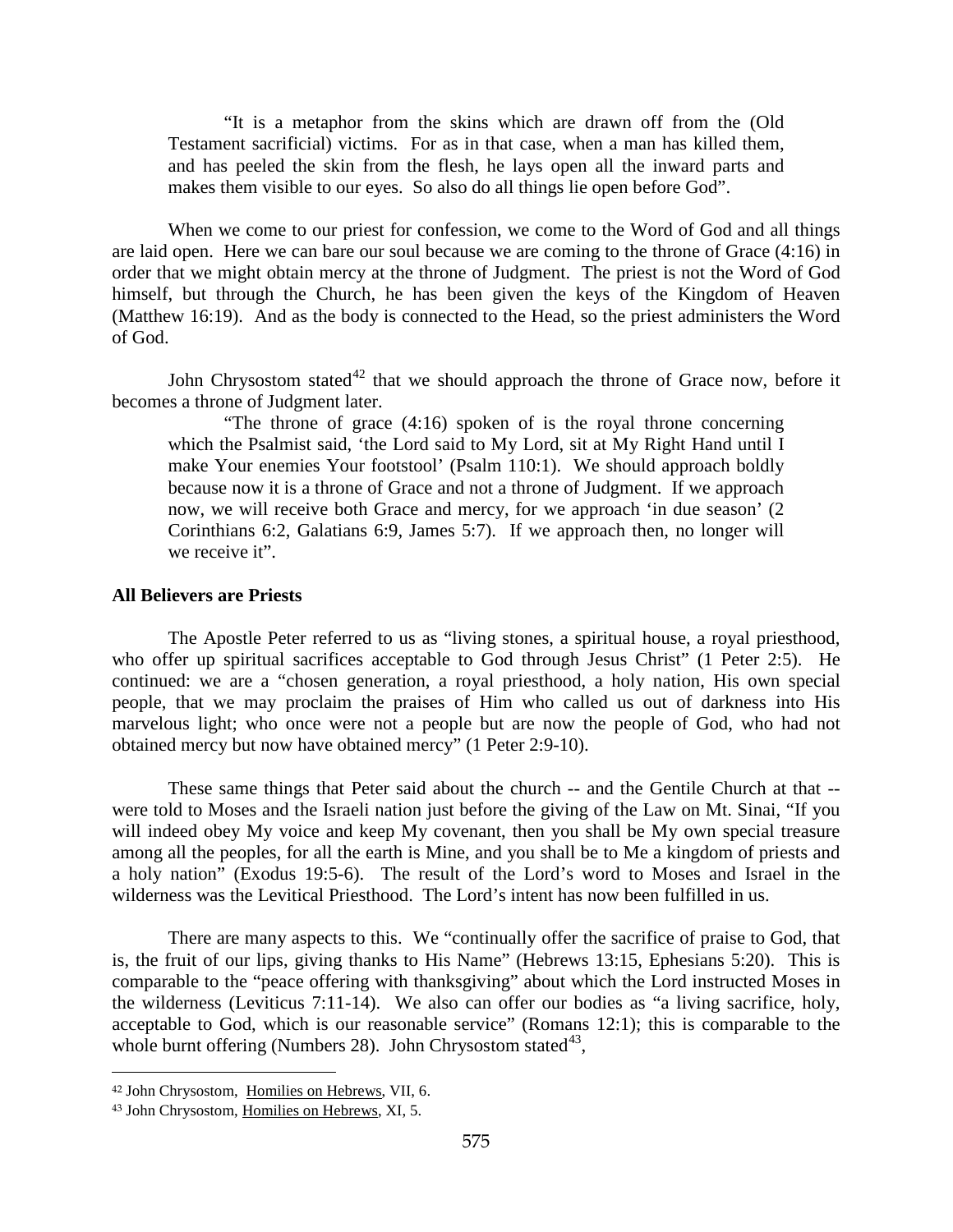"As much as a man is superior to a sheep, so much is this sacrifice superior to those (Old Testament sacrifices). For here you offer your soul as victim".

Even in the Old Testament, these better sacrifices were described. For example:

- "Offer to God a sacrifice of righteousness" (Psalm 4:5).
- "Offer a sacrifice of praise" (Psalm 50:14).
- "A sacrifice of praise shall glorify Me" (Psalm 50:23).
- "The sacrifices of God are a broken spirit; a broken and a contrite heart, O God, you will not despise" (Psalm 51:17).
- "What does the Lord require of you, but to do justly and to love mercy and to walk humbly with your God" (Micah 6:8).
- "Burnt offering and sin offering you have not required. Then I said, 'Lo, I come; I delight to do Thy Will; O my God'" (Psalm 40:6-8).
- "I desired mercy and not sacrifice; and the knowledge of God more than burnt offerings" (Hosea 6:6).

But our work as a priest goes beyond this; we also have a priestly relationship to the world. For example, Paul spoke about how he was a "minister (or liturgist) of Jesus Christ to the Gentiles, serving as a priest the Gospel of God that the offering consisting of the Gentiles might be acceptable, sanctified by the Holy Spirit" (Romans 15:16). Similarly, Isaiah wrote of many Gentiles as being a grain offering to the Lord (Isaiah  $66:20$ ). John Chrysostom wrote<sup>[44](#page-26-0)</sup>,

"And other sacrifices there are also which are whole burnt offerings: the bodies of the martyrs, where both soul and body are offered. These have a great savor of a sweet smell. You also are able, if you will, to bring such a sacrifice."

"If you do not burn your body in the fire (i.e. martyrdom), yet in a different fire you can; for instance, in that of voluntary poverty, and in that of affliction. For to have it in your power to spend your days in luxury and expense, and yet to take up a life of toil and bitterness, and to deaden your body, is this not a whole burnt offering? (For this) you shall also receive a crown of martyrdom".

Such were the offerings of Cornelius; for the angel said, "Your prayers and your alms have come up for a memorial before God" (Acts 10:4). On the one hand, "He that stops his ears that he may not hear the poor, his prayer God will not listen to" (Proverbs 21:13). But on the other hand, one can act as a priest to the world, "Blessed is he that considers the poor and needy; the Lord will deliver him in the time of trouble" (Psalms 41:1).

In all this, the Cross is at work. Paul wrote about being hard pressed on every side, yet not crushed; perplexed, but not in despair; persecuted, but not forsaken; struck down, but not destroyed, always carrying about in the body the dying of the Lord Jesus, that the life of Jesus also may be manifested in our body. For we who live are always delivered to death for Jesus' sake, that the life of Jesus also may be manifested in our mortal flesh". To Paul, this was death working in him, but life in those that he served (2 Corinthians 4:8-12).

<span id="page-26-0"></span><sup>44</sup> John Chrysostom, Homilies on Hebrews, XI, 6.